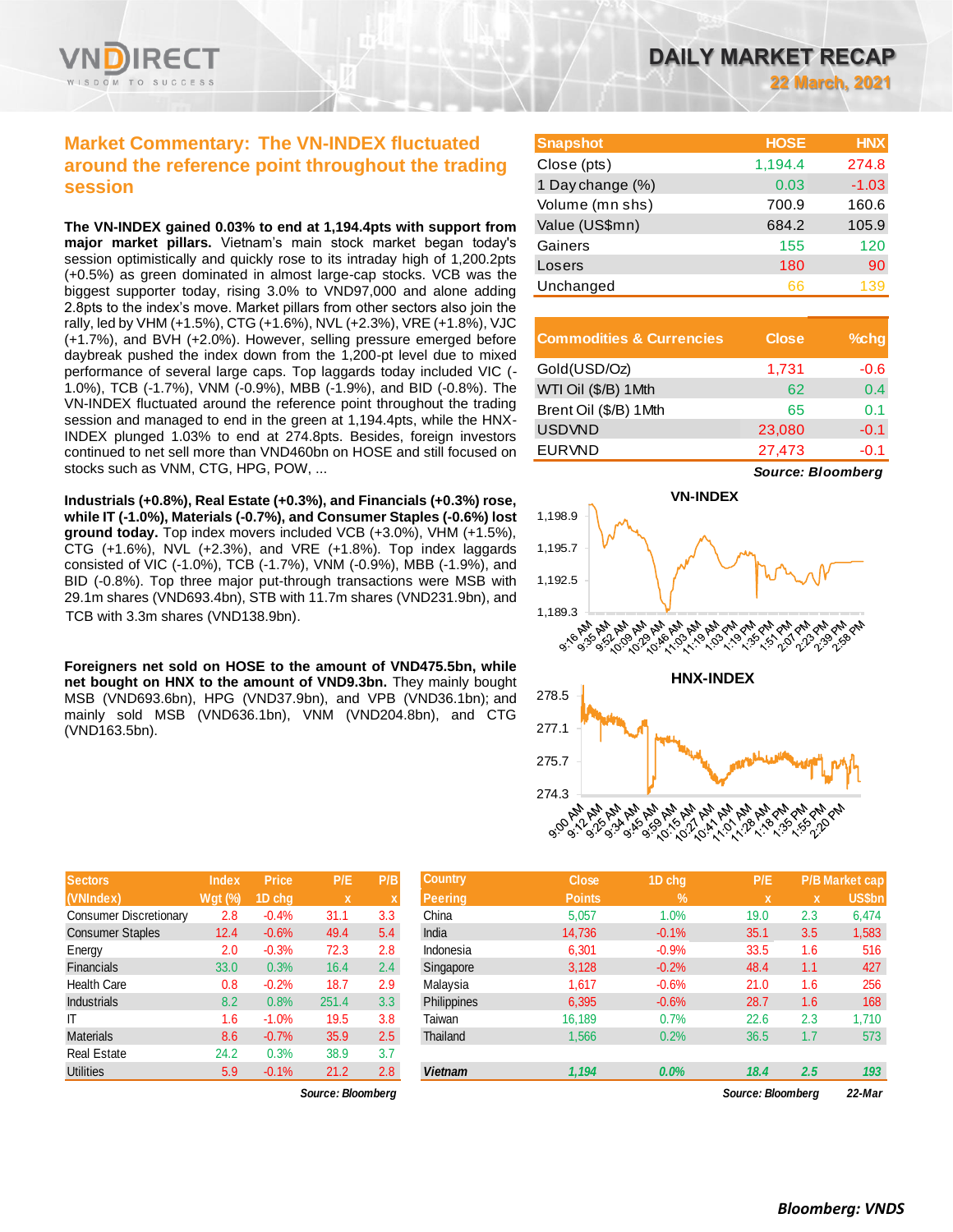

# **Market News**

### **Oil prices slip as lockdowns in Europe dent demand outlook**

Global crude oil prices dropped approximately 1% as fresh lockdowns in European countries raise concerns over recovery in fuel demand. Brent crude reduced by US\$0.60, or 0.9%, to reach US\$63.93/barrel, whereas US oil dropped by US\$0.68, or 1.1%, to US\$60.74/barrel, reported Reuters. *(Bloomberg)*

### **Landscape of outbound Vietnamese investment ventures**

While COVID-19 ddversities are making some firms more prudent, there are firms that do not hesitate in finding ways to tap into the global market potential. Unlike before, when local firms breaking into global markets mainly engaged in telecommunications, mining, agroforestry, and fisheries, now their engagement is more diverse, with the dairy industry proving fairly attractive to local investors. Leading players in this field are Vinamilk, Nutifood, and particularly TH Group. After landing a mega-project valued at US\$2.7bn in Moscow (Russia) in early 2018, in 2019 TH Group bought two farms in Australia valued at more than US\$88.5m to not only breed dairy cows and produce milk items, but also plant cotton, sunflowers, and process fruit juice. In the same year, two other local firms – IMG Investment JSC and ADPG Investment Development JSC – landed a US\$38m project in Australia to build housing blocks for sale and for lease. Australia remained one of the favoured destinations of Vietnamese investors, attracting US\$101.8m of capital last year. Aside from Australia, Cuba and Germany have also been appealing to Vietnamese investors. For instance, last year, local firms landed four projects worth nearly US\$93m in total registered capital in Germany. Despite not having sizable ventures, 2019-2020 were fairly upbeat in terms of Vietnam's outbound investment. Notably, in 2020 despite the drastic impacts of COVID-19, local corporate investors poured more than US\$590m abroad, signifying a 16.1% jump on-year. In December 2020 alone, five new outbound investment projects received investment certificates and three existing projects requested permission to expand capital with a total committed value of US\$99.65m, more than double compared to 2019. The latest figures from the MPI, however, show that in the first two months of 2021, five projects received investment certificates for outbound investment with the total capital value amounting to US\$21.64m, down 28.6% on-year. In general, by the end of February 2021, Vietnam had 1,406 valid cumulative outbound investment projects with a total committed value surpassing US\$21.4bn. *(Vietnamnet.vn)*

# **Oil & Gas Sector note**

### **Stronger bounce back underway**

### **The current oil price rally was mainly driven by supply-side catalysts**

Brent oil price climbed to the level of \$US68/bbl in March from the beginning of 2021, increasing 31.2% ytd and 58.1% from the 2020 average price (~\$US43/bbl). The current oil price rally has been mainly driven by supply-side factors, given that the global oil demand has yet to recover as many countries continued travel restrictions to curb the spread of new variants. These catalysts include: (1) the repeated extension in OPEC+ production cuts and Arab Saudi's extra 1mbd cut since the January meeting, and (2) the oil supply disruption due to the cold blast in the U.S.

### **We raise our 2021F average oil price forecast by 13.2% to \$US60/bbl**

We revised our 2021F average Brent oil price assumption to US\$60/bbl, up 13.2% from the previous forecast (US\$53/bbl). We expect oil demand to recover faster in 2H21F and reach the pre-Covid level of ~100 mbd at end-2021 (based on EIA forecasts) thanks to the global vaccines rollout and the U.S. fiscal stimulus; while the supply side signals that OPEC+ is focusing on rebalancing the oil market as well as striving to support a healthy recovery of oil prices in 2021. We expect Singapore FO prices to move in line with Brent crude oil prices, averaging \$US340-350/tonne in 2021F.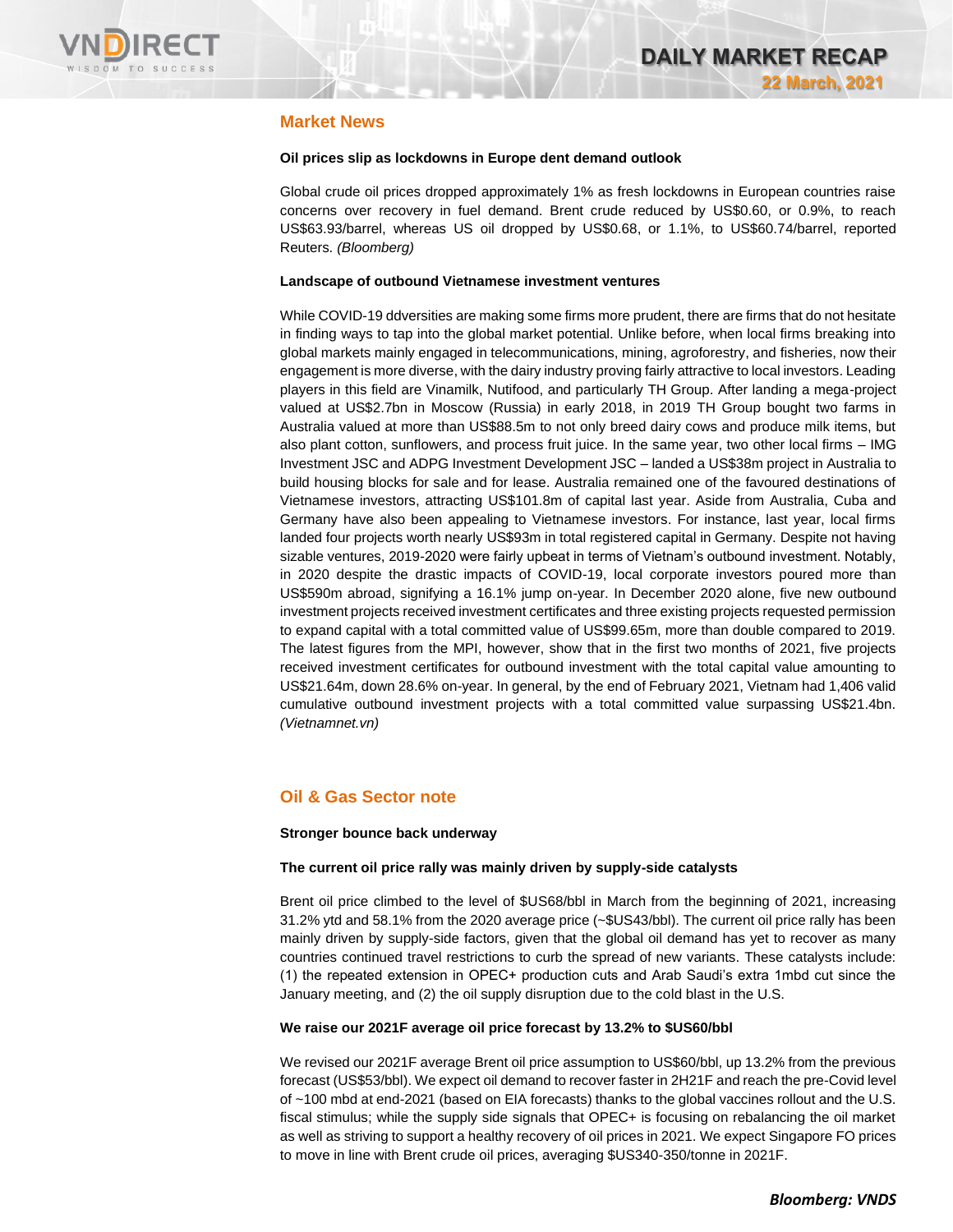



## **Higher oil prices would largely affect Oil & Gas stocks**

We believe the oil price rally to likely promote Exploration & Production (E&P) activities in Vietnam, providing potential jobs for upstream companies, such as PVDrilling (PVD), PTSC (PVS). Besides, some midstream companies are able to gain benefits from higher oil prices like PVGas (GAS), as its product selling prices are benchmarked to global oil prices. In contrast, downstream companies (power and fertilizer plants) margin could be narrowed amidst the upward pressure on oil prices.

*Read the full report[: HERE](https://nhanha-public-api.vndirect.com.vn/click/OGE0ODlmZDA3MDFjZjM0OTAxNzAxZWQ4OTRkZjAwMDk=/MzJiNDNiMjYzNjk1NGUwM2E3YzVjZTExNTdkMjNlZWE=/32b43b2636954e03a7c5ce1157d23eea-O&G_SectorNote_20210319.pdf/cmVzZWFyY2hAdm5kaXJlY3QuY29tLnZu/Mjg1Njk=)*

## **Notable Corporate Events**

**Development Investment Construction JSC (DIG VN, HOSE) - Dividend payment:** DIG has set 31 Mar to be the record date for paying the 2019 stock dividend with the ratio of 10:1. According to the management, DIG plans to issue 31.8m shares from undistributed earnings. *(ndh.vn)*

*<to be continued>*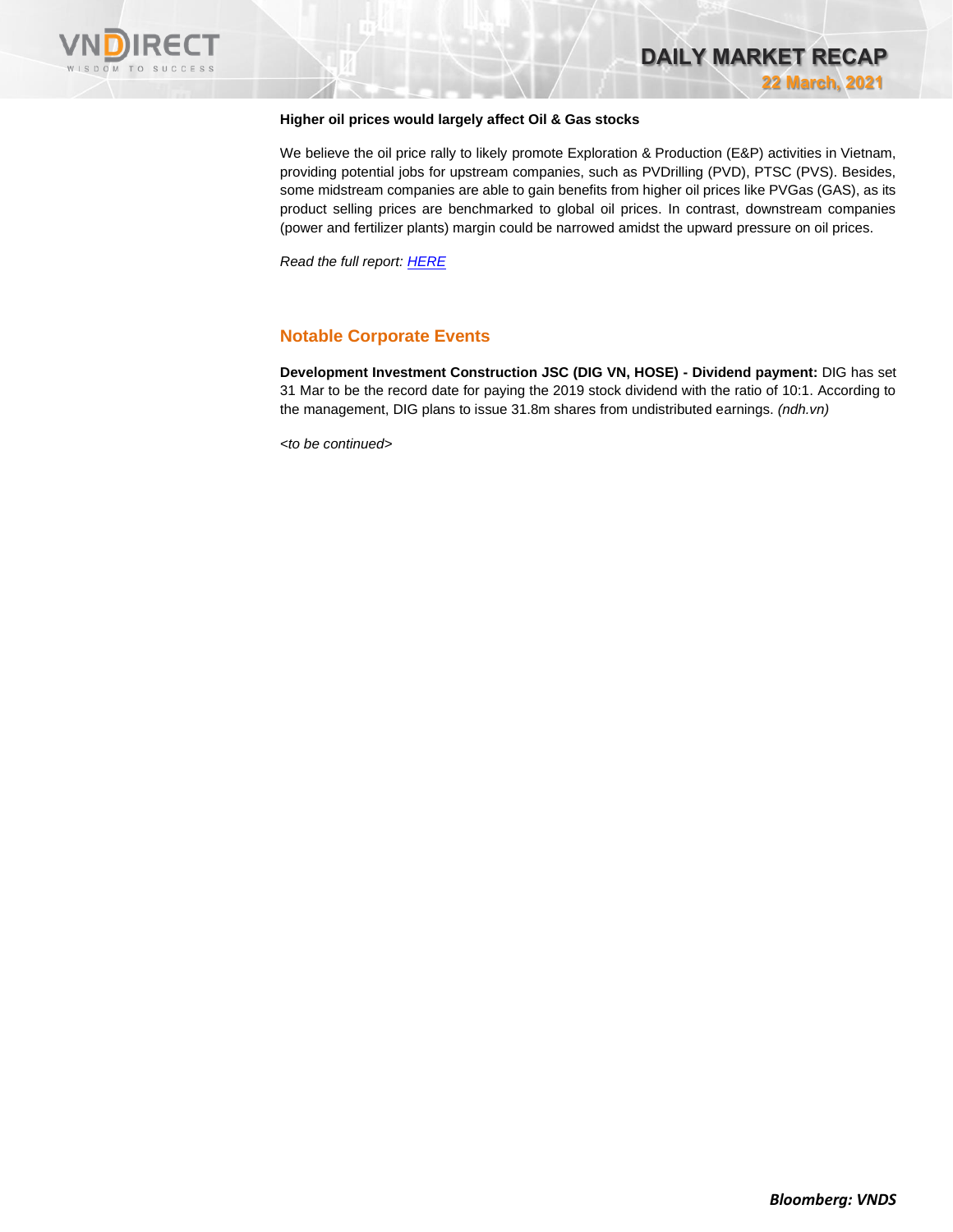

# **COVERAGE SUMMARY**

|               |                    | <b>Adjusted target</b> |                       |               |                |                      |
|---------------|--------------------|------------------------|-----------------------|---------------|----------------|----------------------|
| <b>Ticker</b> | <b>Close price</b> |                        | <b>Dividend yield</b> | <b>Upside</b> | Recommendation | <b>Latest report</b> |
|               |                    | price                  |                       |               |                |                      |
| PC1           | 30,100             | 17,200                 | 0.0%                  | $-42.9%$      | <b>ADD</b>     | Link                 |
|               |                    |                        |                       |               |                |                      |
| <b>LPB</b>    | 16,300             | 15,900                 | 0.0%                  | $-2.5%$       | <b>HOLD</b>    | Link                 |
| NLG           | 35,500             | 38,000                 | 1.3%                  | 8.3%          | ADD            | Link                 |
|               |                    |                        |                       |               |                |                      |
| <b>ACV</b>    | 74,400             | 87,500                 | 1.2%                  | 18.8%         | <b>ADD</b>     | Link                 |
| <b>DPM</b>    | 19,500             | 17,100                 | 4.9%                  | $-7.4%$       | <b>HOLD</b>    | Link                 |
| QNS           | 44,100             | 44,300                 | 1.1%                  | 1.5%          | <b>ADD</b>     | Link                 |
|               |                    |                        |                       |               |                |                      |
| <b>VCB</b>    | 97,000             | 111,400                | 0.8%                  | 15.7%         | <b>ADD</b>     | $Link$               |
| <b>MBB</b>    | 28,650             | 35,900                 | 0.0%                  | 25.3%         | <b>ADD</b>     | Link                 |
|               |                    |                        |                       |               |                |                      |
| <b>VPB</b>    | 44,900             | 44,300                 | 0.0%                  | $-1.3%$       | ADD            | Link                 |
| <b>TCM</b>    | 84,300             | 59,800                 | 1.1%                  | $-28.0%$      | <b>REDUCE</b>  | $Link$               |
|               |                    |                        |                       |               |                |                      |
| <b>HPG</b>    | 46,750             | 47,300                 | 1.0%                  | 2.2%          | <b>ADD</b>     | Link                 |
| <b>PVT</b>    | 17,850             | 19,800                 | 2.8%                  | 13.8%         | ADD            | Link                 |
| <b>STK</b>    | 30,200             | 30,200                 | 4.6%                  | 4.6%          | <b>ADD</b>     | Link                 |
|               |                    |                        |                       |               |                |                      |
| <b>PNJ</b>    | 84,200             | 99,500                 | 2.1%                  | 20.3%         | ADD            | Link                 |
| KDH           | 32,000             | 35,100                 | 1.6%                  | 11.3%         | <b>HOLD</b>    | Link                 |
|               |                    |                        |                       |               |                |                      |
| ACB           | 33,400             | 35,400                 | 0.0%                  | 6.0%          | ADD            | Link                 |
| GAS           | 90,500             | 89,100                 | 3.5%                  | 2.0%          | ADD            | Link                 |
| <b>PVS</b>    | 23,800             | 22,400                 | 2.9%                  | $-2.9%$       | <b>HOLD</b>    | Link                 |
|               |                    |                        |                       |               |                |                      |
| <b>PVD</b>    | 23,450             | 22,900                 | 0.0%                  | $-2.3%$       | <b>HOLD</b>    | <b>Link</b>          |
| <b>MSH</b>    | 49,800             | 48,700                 | 7.0%                  | 4.8%          | <b>ADD</b>     | Link                 |
|               |                    |                        |                       |               |                |                      |
| <b>MWG</b>    | 131,900            | 173,000                | 1.1%                  | 32.3%         | <b>ADD</b>     | <b>Link</b>          |
| <b>POW</b>    | 13,550             | 13,300                 | 2.2%                  | 0.4%          | ADD            | Link                 |
| <b>TCB</b>    | 41,300             | 40,400                 | 0.0%                  | $-2.2%$       | ADD            | Link                 |
|               |                    |                        |                       |               |                |                      |
| <b>PPC</b>    | 25,400             | 27,400                 | 8.6%                  | 16.5%         | <b>ADD</b>     | <b>Link</b>          |
| <b>VIB</b>    | 45,150             | 35,000                 | 0.0%                  | $-22.5%$      | HOLD           | <b>Link</b>          |
|               |                    |                        |                       |               |                |                      |
| <b>KBC</b>    | 41,400             | 29,600                 | 1.2%                  | $-27.3%$      | N/A            | Link                 |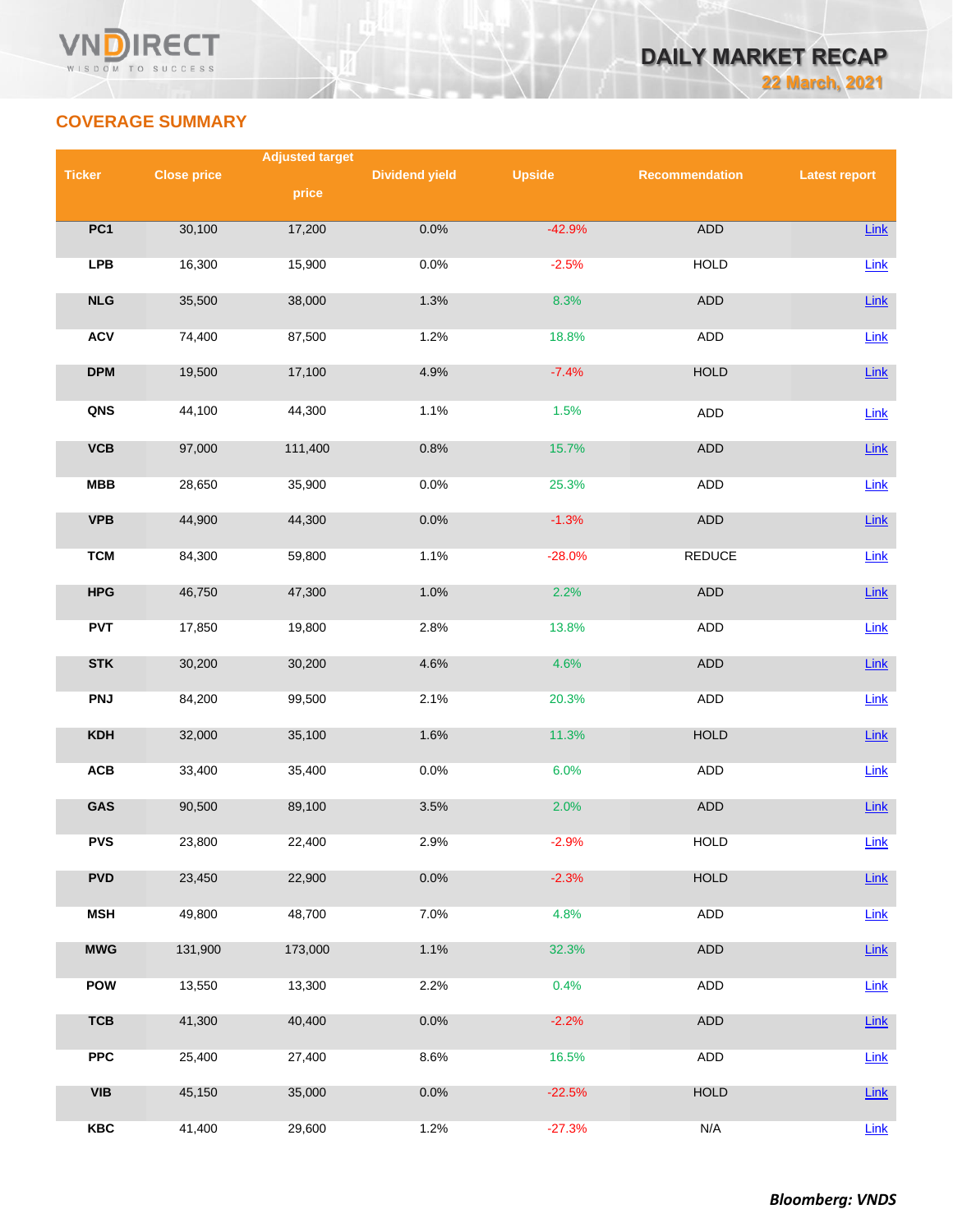

# **DAILY MARKET RECAP**

**22 March, 2021**

|                         |                    | <b>Adjusted target</b> |                       |               |                |                      |
|-------------------------|--------------------|------------------------|-----------------------|---------------|----------------|----------------------|
| <b>Ticker</b>           | <b>Close price</b> |                        | <b>Dividend yield</b> | <b>Upside</b> | Recommendation | <b>Latest report</b> |
|                         |                    | price                  |                       |               |                |                      |
| <b>VNM</b>              | 100,800            | 127,000                | 3.8%                  | 29.8%         | <b>ADD</b>     | Link                 |
|                         |                    |                        |                       |               |                |                      |
| <b>VHM</b>              | 99,300             | 134,300                | 0.0%                  | 35.2%         | <b>ADD</b>     | Link                 |
| <b>VJC</b>              | 132,700            | 143,100                | 0.0%                  | 7.8%          | <b>HOLD</b>    | Link                 |
| <b>VHC</b>              | 41,450             | 50,000                 | 4.9%                  | 25.5%         | ADD            | Link                 |
| <b>VRE</b>              | 34,600             | 38,000                 | 4.2%                  | 14.0%         | ADD            | $Link$               |
| <b>GMD</b>              | 34,600             | 35,900                 | 4.8%                  | 8.6%          | <b>HOLD</b>    | Link                 |
| $\overline{\text{DBC}}$ | 60,500             | 52,300                 | 2.5%                  | $-11.1%$      | <b>HOLD</b>    | Link                 |
| <b>FPT</b>              | 78,700             | 87,200                 | 2.5%                  | 13.3%         | <b>ADD</b>     | Link                 |
| <b>MML</b>              | 54,000             | 60,500                 | 0.0%                  | 12.0%         | <b>ADD</b>     | $Link$               |
| <b>CRE</b>              | 29,700             | 18,300                 | 2.2%                  | $-36.2%$      | <b>ADD</b>     | Link                 |
| NT <sub>2</sub>         | 22,850             | 28,400                 | 8.7%                  | 33.0%         | ADD            | Link                 |
| <b>VTP</b>              | 91,200             | 130,700                | 1.5%                  | 44.8%         | ADD            | Link                 |
| <b>SCS</b>              | 133,300            | 161,400                | 4.3%                  | 25.4%         | <b>ADD</b>     | $Link$               |
| <b>HDG</b>              | 47,600             | 50,300                 | 2.4%                  | 8.1%          | <b>ADD</b>     | Link                 |
| <b>DRC</b>              | 29,700             | 25,500                 | 3.4%                  | $-10.8%$      | ADD            | $Link$               |
| <b>PLC</b>              | 29,500             | 30,900                 | 6.8%                  | 11.5%         | <b>ADD</b>     | Link                 |
| <b>KDC</b>              | 52,000             | 65,000                 | 3.1%                  | 28.1%         | <b>ADD</b>     | $Link$               |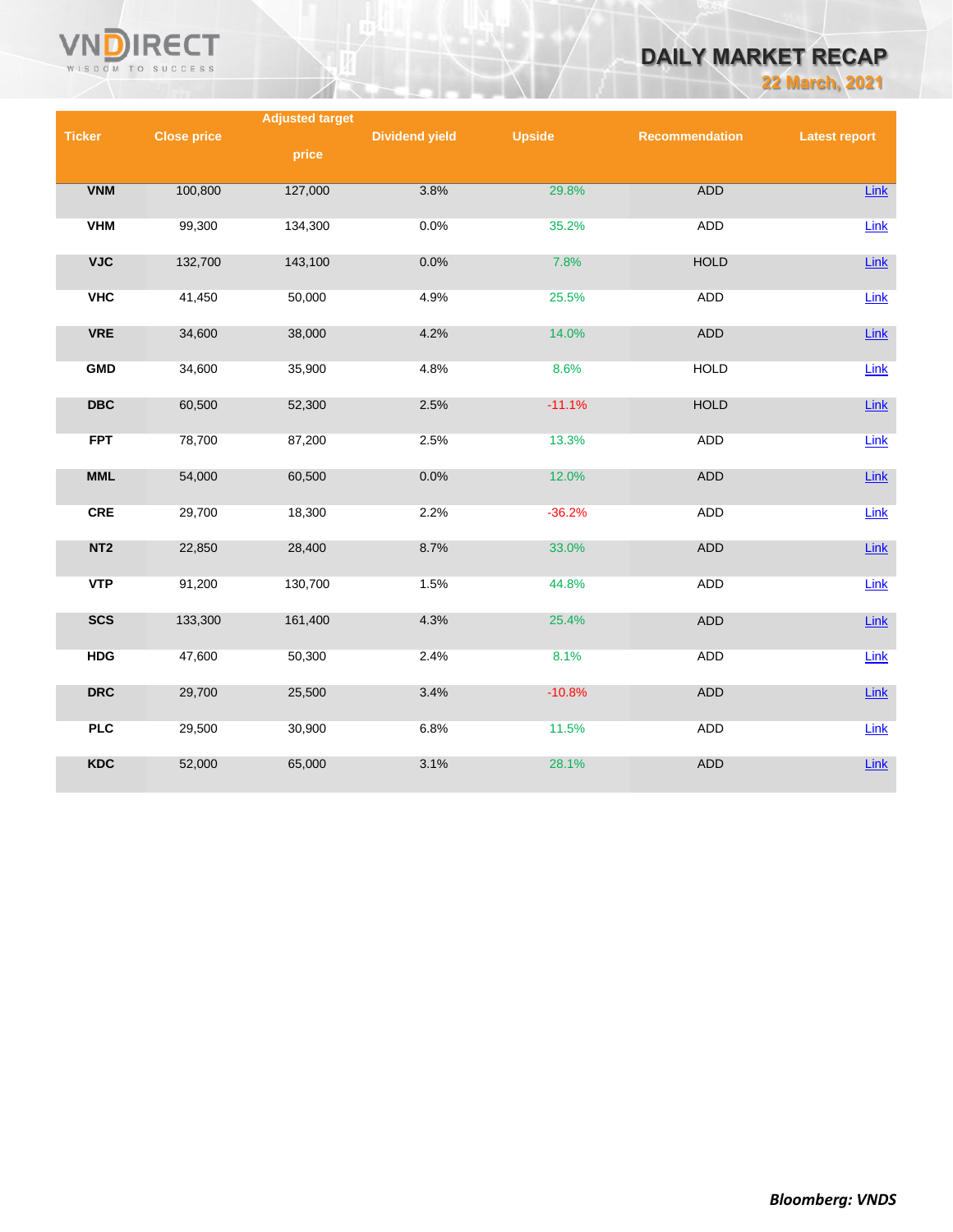# **MARKET MOVEMENTS**

WISDOM TO SUCCESS

**RECT** 

|                                  | <b>HOSE</b>  |       |      |               |              |  |  |  |  |
|----------------------------------|--------------|-------|------|---------------|--------------|--|--|--|--|
| <b>VND</b><br><b>Top gainers</b> |              |       |      |               |              |  |  |  |  |
| <b>Ticker</b>                    | Last         | Cha   | %chq | Vol.          | <b>Index</b> |  |  |  |  |
|                                  | <b>Price</b> |       |      |               | impact       |  |  |  |  |
| <b>CIG</b>                       | 6,270        | 410   | 7.00 | 34,100        | 0.003        |  |  |  |  |
| <b>HOT</b>                       | 32,900       | 2,150 | 6.99 | 100           | 0.005        |  |  |  |  |
| <b>FLC</b>                       | 8,580        | 560   |      | 6.98 45.89MLN | 0.106        |  |  |  |  |
| TS4                              | 6,130        | 400   | 6.98 | 190.700       | 0.002        |  |  |  |  |
| <b>ROS</b>                       | 4,300        | 280   |      | 6.97 44.76MLN | 0.042        |  |  |  |  |

|                    |              | <b>HOSE</b> |         |               |              |                    |              | <b>HNX</b> |         |         |              |
|--------------------|--------------|-------------|---------|---------------|--------------|--------------------|--------------|------------|---------|---------|--------------|
| <b>Top gainers</b> |              |             |         |               | <b>VND</b>   | <b>Top gainers</b> |              |            |         |         | <b>VND</b>   |
| Ticker             | Last         | Chg         | $%$ chq | Vol.          | <b>Index</b> | Ticker             | Last         | Chg        | $%$ chq | Vol.    | <b>Index</b> |
|                    | <b>Price</b> |             |         |               | impact       |                    | <b>Price</b> |            |         |         | impact       |
| CIG                | 6.270        | 410         | 7.00    | 34,100        | 0.003        | <b>MIM</b>         | 7,700        | 700        | 10.00   | 1,320   | 0.002        |
| <b>HOT</b>         | 32,900       | 2,150       | 6.99    | 100           | 0.005        | <b>SGH</b>         | 40,700       | 3,700      | 10.00   | 900     | 0.014        |
| <b>FLC</b>         | 8,580        | 560         |         | 6.98 45.89MLN | 0.106        | VE4                | 29,800       | 2,700      | 9.96    | 6,790   | 0.002        |
| TS4                | 6,130        | 400         | 6.98    | 190.700       | 0.002        | VC7                | 17,700       | 1,600      | 9.94    | 105.747 | 0.032        |
| <b>ROS</b>         | 4,300        | 280         |         | 6.97 44.76MLN | 0.042        | VCC                | 16,600       | 1,500      | 9.93    | 118,000 | 0.014        |

| <b>Top losers</b> |              |          |         |         | <b>VND</b>   |
|-------------------|--------------|----------|---------|---------|--------------|
| <b>Ticker</b>     | Last         | Cha      | %chq    | Vol.    | <b>Index</b> |
|                   | <b>Price</b> |          |         |         | impact       |
| <b>SGR</b>        | 38,300       | $-2,850$ | $-6.93$ | 23,400  | $-0.046$     |
| <b>RIC</b>        | 19,500       | $-1,450$ | $-6.92$ | 3,300   | $-0.011$     |
| NVT               | 10,550       | -650     | $-5.80$ | 88.300  | $-0.016$     |
| <b>HPX</b>        | 35,700       | $-1,700$ | $-4.55$ | 1.02MLN | $-0.120$     |
| <b>NHA</b>        | 47,000       | $-2,000$ | $-4.08$ | 212.000 | $-0.013$     |

| <b>Top index movers</b> | <b>VND</b>   |       |         |               |              |
|-------------------------|--------------|-------|---------|---------------|--------------|
| <b>Ticker</b>           | Last         | Cha   | $%$ chq | Vol.          | <b>Index</b> |
|                         | <b>Price</b> |       |         |               | impact       |
| VCB                     | 97,000       | 2,800 | 2.97    | 1.90MLN       | 2.771        |
| <b>VHM</b>              | 99,300       | 1,500 | 1.53    | 1.58MLN       | 1.340        |
| <b>CTG</b>              | 41,100       | 650   |         | 1.61 20.68MLN | 0.646        |
| <b>NVL</b>              | 80,800       | 1,800 | 2.28    | 1.12MLN       | 0.474        |
| VRE                     | 34,600       | 600   | 1.76    | 4.09MLN       | 0.373        |

| <b>Top index laggers</b> |              |          |         |                  |              |  |  |
|--------------------------|--------------|----------|---------|------------------|--------------|--|--|
| <b>Ticker</b>            | Last         | Cha      | %chq    | Vol.             | <b>Index</b> |  |  |
|                          | <b>Price</b> |          |         |                  | impact       |  |  |
| <b>VIC</b>               | 107,300      | $-1,100$ | $-1.01$ | 973.900          | $-0.993$     |  |  |
| <b>TCB</b>               | 41,300       | $-700$   |         | $-1.67$ 10.55MLN | $-0.655$     |  |  |
| <b>VNM</b>               | 100,800      | -900     | $-0.88$ | 3.42MLN          | $-0.502$     |  |  |
| <b>MBB</b>               | 28,650       | $-550$   |         | $-1.88$ 15.63MLN | $-0.411$     |  |  |
| BID                      | 44,650       | $-350$   | $-0.78$ | 2.56MLN          | $-0.376$     |  |  |

| <b>VND</b><br><b>Top liquidity</b> |                      |        |         |                 |                        |  |  |
|------------------------------------|----------------------|--------|---------|-----------------|------------------------|--|--|
| <b>Ticker</b>                      | Last<br><b>Price</b> | Cha    | %chq    | Val.<br>(VNDbn) | <b>Index</b><br>impact |  |  |
| VCI                                | 66,500               | -900   | $-1.34$ | 60              | $-0.040$               |  |  |
| <b>HHP</b>                         | 18,050               | $-100$ | $-0.55$ | 8               | 0.000                  |  |  |
| <b>HMC</b>                         | 18,100               | 100    | 0.56    | 1               | 0.001                  |  |  |
| <b>SJF</b>                         | 2,850                | 10     | 0.35    | 4               | 0.000                  |  |  |
| <b>TVB</b>                         | 13,500               | $-200$ | $-1.46$ | 2               | $-0.003$               |  |  |

| <b>Top losers</b> |                      |          |         |         | <b>VND</b>             | <b>Top losers</b> |                      |          |          |        | <b>VND</b>             |
|-------------------|----------------------|----------|---------|---------|------------------------|-------------------|----------------------|----------|----------|--------|------------------------|
| Ticker            | Last<br><b>Price</b> | Chg      | $%$ chq | Vol.    | <b>Index</b><br>impact | Ticker            | Last<br><b>Price</b> | Chg      | $%$ chq  | Vol.   | <b>Index</b><br>impact |
| SGR               | 38.300               | $-2.850$ | $-6.93$ | 23.400  | $-0.046$               | VТH               | 8.100                | $-900$   | $-10.00$ | 600    | $-0.001$               |
| <b>RIC</b>        | 19,500               | $-1.450$ | $-6.92$ | 3,300   | $-0.011$               | <b>PCT</b>        | 7,400                | $-800$   | $-9.76$  | 88,400 | $-0.007$               |
| NVT               | 10.550               | $-650$   | $-5.80$ | 88.300  | $-0.016$               | CJC               | 18.700               | $-2.000$ | $-9.66$  | 200    | $-0.001$               |
| <b>HPX</b>        | 35.700               | $-1.700$ | $-4.55$ | 1.02MLN | $-0.120$               | SJ <sub>1</sub>   | 16,300               | $-1,700$ | $-9.44$  | 100    | $-0.020$               |
| NHA               | 47,000               | $-2,000$ | $-4.08$ | 212,000 | $-0.013$               | CMC               | 6,100                | $-600$   | $-8.96$  | 6,500  | $-0.001$               |

| <b>Top index movers</b> |              |       |         |               | <b>VND</b>   |            | <b>Top index movers</b> |       |         |               | <b>VND</b> |
|-------------------------|--------------|-------|---------|---------------|--------------|------------|-------------------------|-------|---------|---------------|------------|
| Ticker                  | Last         | Chg   | $%$ chq | Vol.          | <b>Index</b> | Ticker     | Last                    | Chg   | $%$ chq | Vol.          | Index      |
|                         | <b>Price</b> |       |         |               | impact       |            | <b>Price</b>            |       |         |               | impact     |
| <b>VCB</b>              | 97.000       | 2.800 | 2.97    | .90MLN        | 2.771        | THD        | 200.000                 | 500   | 0.25    | 388.405       | 0.197      |
| <b>VHM</b>              | 99,300       | 1,500 | 1.53    | 1.58MLN       | 1.340        | <b>DNP</b> | 26,300                  | 1,300 | 5.20    | 18.126        | 0.117      |
| CTG                     | 41.100       | 650   |         | 1.61 20.68MLN | 0.646        | <b>NDN</b> | 26.300                  | 1.100 | 4.37    | .61MLN        | 0.098      |
| <b>NVL</b>              | 80,800       | 1,800 | 2.28    | 1.12MLN       | 0.474        | <b>ART</b> | 6,900                   | 600   | 9.52    | 9.22MLN       | 0.083      |
| <b>VRE</b>              | 34,600       | 600   | 1.76    | 4.09MLN       | 0.373        | KLF        | 3,400                   | 300   |         | 9.68 21.63MLN | 0.075      |
|                         |              |       |         |               |              |            |                         |       |         |               |            |

|            | <b>Top index laggers</b> |          |         |                  | <b>VND</b>   | <b>Top index laggers</b> |              |          |         |                  | <b>VND</b> |
|------------|--------------------------|----------|---------|------------------|--------------|--------------------------|--------------|----------|---------|------------------|------------|
| Ticker     | Last                     | Cha      | $%$ chq | Vol.             | <b>Index</b> | Ticker                   | Last         | Chg      | $%$ chq | Vol.             | Index      |
|            | <b>Price</b>             |          |         |                  | impact       |                          | <b>Price</b> |          |         |                  | impact     |
| VIC        | 107.300                  | $-1.100$ | $-1.01$ | 973.900          | $-0.993$     | <b>BAB</b>               | 30.500       | $-2.300$ | $-7.01$ | 24,000           | $-2.448$   |
| TCB        | 41.300                   | $-700$   |         | $-1.67$ 10.55MLN | $-0.655$     | <b>SHB</b>               | 19.200       | $-400$   |         | $-2.04$ 47.39MLN | $-0.844$   |
| <b>VNM</b> | 100.800                  | -900     | -0.88   | 3.42MLN          | $-0.502$     | <b>SHS</b>               | 28,800       | $-500$   | $-1.71$ | 6.25MLN          | $-0.140$   |
| <b>MBB</b> | 28.650                   | $-550$   |         | $-1.88$ 15.63MLN | $-0.411$     | S99                      | 27,000       | $-1.500$ | $-5.26$ | 1.06MLN          | $-0.100$   |
| <b>BID</b> | 44.650                   | -350     | $-0.78$ | 2.56MLN          | $-0.376$     | <b>DTD</b>               | 41.500       | $-2.400$ | $-5.47$ | 219.910          | $-0.059$   |

| <b>Top liquidity</b> |              |        |         |                | <b>VND</b>   | <b>Top liquidity</b> |              |        |         |         | <b>VND</b> |
|----------------------|--------------|--------|---------|----------------|--------------|----------------------|--------------|--------|---------|---------|------------|
| Ticker               | Last         | Chg    | $%$ chq | Val.           | <b>Index</b> | Ticker               | Last         | Chg    | $%$ chq | Val.    | Index      |
|                      | <b>Price</b> |        |         | (VNDbn)        | impact       |                      | <b>Price</b> |        |         | (VNDbn) | impact     |
| VCI                  | 66.500       | $-900$ | $-1.34$ | 60             | $-0.040$     | <b>PVC</b>           | 10,600       | $-300$ | $-2.75$ | 10      | $-0.011$   |
| <b>HHP</b>           | 18,050       | $-100$ | $-0.55$ | 8              | 0.000        | <b>ACM</b>           | 1,700        | 0      | 0.00    | 3       | 0.000      |
| <b>HMC</b>           | 18.100       | 100    | 0.56    |                | 0.001        | <b>SFN</b>           | 23.000       | 700    | 3.14    | 0       | 0.002      |
| <b>SJF</b>           | 2,850        | 10     | 0.35    | $\overline{4}$ | 0.000        | <b>DVG</b>           | 19,000       | 0      | 0.00    | 0       | 0.000      |
| TVB                  | 13,500       | $-200$ | $-1.46$ | 2              | $-0.003$     | <b>SGH</b>           | 40,700       | 3,700  | 10.00   | 0       | 0.014      |
|                      |              |        |         |                |              |                      |              |        |         |         |            |

*Source: Bloomberg*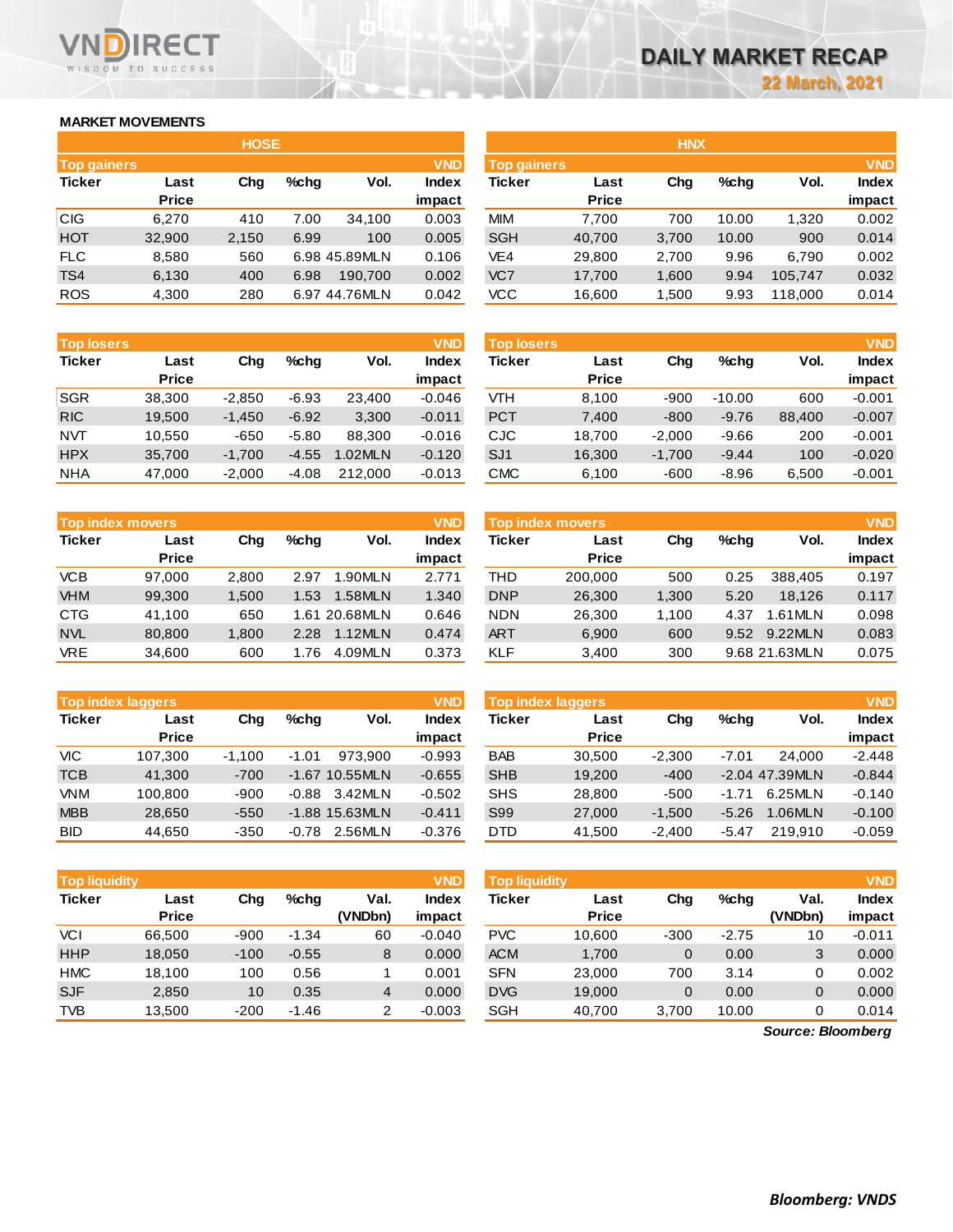

# **FOREIGN ACTIVITIES**

| <b>Volume (Mn'shs)</b> | <b>HOSE</b> | <b>HNX</b> | <b>Value (VND'bn)</b> | <b>HOSE</b> | <b>HNX</b> |
|------------------------|-------------|------------|-----------------------|-------------|------------|
| <b>BUY</b>             | 43.4        | 0.8        | <b>BUY</b>            | 1,201.9     | 16.7       |
| % of market            | 6.4%        | $0.5\%$    | % of market           | 7.7%        | 0.7%       |
| <b>SELL</b>            | 50.8        | 0.4        | SELL                  | 1.677.4     | 7.4        |
| % of market            | 7.5%        | 0.2%       | % of market           | 10.8%       | 0.3%       |
| <b>NET BUY (SELL)</b>  | (7.5)       |            | <b>NET BUY (SELL)</b> | (475.5)     | 9.3        |

*Source: HSX, HNX*



|  |  | Foreign net buy/sell (30 days) in VND'bn |
|--|--|------------------------------------------|
|  |  |                                          |

| <b>YTD ACCUMULATION</b> |             |            |                       |             |                            |
|-------------------------|-------------|------------|-----------------------|-------------|----------------------------|
| <b>Volume (MIn'shs)</b> | <b>HOSE</b> | <b>HNX</b> | <b>Value (VND'bn)</b> | <b>HOSE</b> | <b>HNX</b>                 |
| <b>BUY</b>              | 1,728.2     | 56.8       | <b>BUY</b>            | 71,261.7    | 1,015.8                    |
| % of market             | 5.2%        | 0.8%       | % of market           | 8.9%        | 0.6%                       |
| <b>SELL</b>             | 2,270.4     | 76.1       | <b>SELL</b>           | 89,022.4    | 1,324.3                    |
| % of market             | 6.9%        | 1.0%       | % of market           | 11.1%       | 0.8%                       |
| <b>NET BUY (SELL)</b>   | (542.2)     | (19.3)     | <b>NET BUY (SELL)</b> | (17,760.7)  | (308.5)<br>$0.110M$ $110M$ |

*Source: HSX, HNX*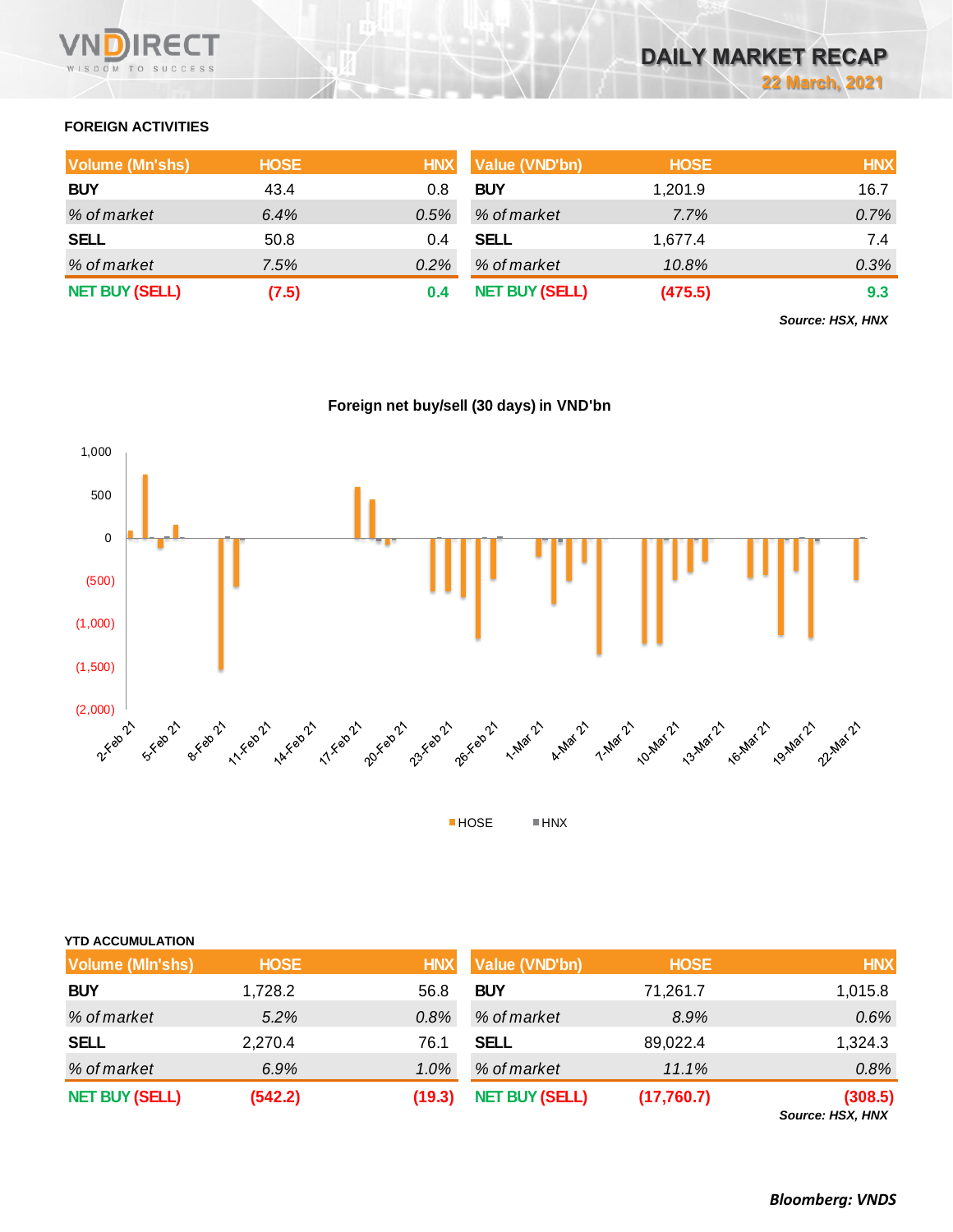# **FOREIGN ACTIVITIES**

WISDOM TO SUCCESS

n

**RECT** 

|            |                               | <b>HOSE</b> |         |       |                 | <b>HNX</b>                    |                      |        |         |       |                        |
|------------|-------------------------------|-------------|---------|-------|-----------------|-------------------------------|----------------------|--------|---------|-------|------------------------|
|            | Top buy by foreigners (value) |             |         |       | <b>VND'bn</b>   | Top buy by foreigners (value) |                      |        |         |       |                        |
| Ticker     | Last<br><b>Price</b>          | Chg         | $%$ chg | Value | Index<br>impact | Ticker                        | Last<br><b>Price</b> | Chg    | %chg    | Value | <b>Index</b><br>impact |
| <b>MSB</b> | 22,000                        | $-450$      | $-2.00$ | 693.6 | $-0.141$        | <b>VCS</b>                    | 91,800               | 0      | 0.00    | 4.9   | 0.000                  |
| <b>HPG</b> | 46,750                        | $-400$      | $-0.85$ | 37.9  | $-0.354$        | <b>PVS</b>                    | 23,800               | $-100$ | $-0.42$ | 4.1   | 0.000                  |
| <b>VPB</b> | 44.900                        | $-300$      | $-0.66$ | 36.1  | $-0.197$        | <b>AMV</b>                    | 13,400               | 1,000  | 8.06    | 1.3   | 0.000                  |
| <b>VNM</b> | 100,800                       | $-900$      | $-0.88$ | 32.7  | $-0.502$        | <b>INN</b>                    | 30,600               | $-100$ | $-0.33$ | 0.9   | 0.000                  |
| <b>VHM</b> | 99,300                        | 1,500       | 1.53    | 32.0  | 1.340           | <b>PVG</b>                    | 10,800               | 200    | 1.89    | 0.8   | 0.000                  |

|               | <b>VND'bn</b><br><b>Top sell by foreigners (value)</b> |        |         |       |                 |            | <b>VND'bn</b><br>Top sell by foreigners (value) |        |         |       |                        |  |
|---------------|--------------------------------------------------------|--------|---------|-------|-----------------|------------|-------------------------------------------------|--------|---------|-------|------------------------|--|
| <b>Ticker</b> | Last<br><b>Price</b>                                   | Chg    | $%$ chg | Value | Index<br>impact | Ticker     | Last<br><b>Price</b>                            | Chg    | %chg    | Value | <b>Index</b><br>impact |  |
| <b>MSB</b>    | 22.000                                                 | $-450$ | $-2.00$ | 636.1 | $-0.141$        | GLT        | 22.800                                          | 2,000  | 9.62    | 2.4   | 0.000                  |  |
| <b>VNM</b>    | 100.800                                                | $-900$ | $-0.88$ | 204.8 | $-0.502$        | <b>CSC</b> | 39.400                                          | 2,400  | 6.49    | 0.8   | 0.000                  |  |
| <b>CTG</b>    | 41.100                                                 | 650    | 1.61    | 163.5 | 0.646           | TVC.       | 12.100                                          | $-100$ | $-0.82$ | 0.7   | 0.000                  |  |
| <b>HPG</b>    | 46.750                                                 | $-400$ | $-0.85$ | 117.6 | $-0.354$        | <b>BVS</b> | 22,900                                          | $-300$ | $-1.29$ | 0.5   | 0.000                  |  |
| <b>VPB</b>    | 44,900                                                 | $-300$ | $-0.66$ | 36.1  | $-0.197$        | <b>NDN</b> | 26,300                                          | 1.100  | 4.37    | 0.4   | 0.000                  |  |

| Top net buy by foreigners (value) |                      |          |         |       | <b>VND'bn</b>   | Top net buy by foreigners (value) |                      |        |         |       | <b>VND'bn</b>          |
|-----------------------------------|----------------------|----------|---------|-------|-----------------|-----------------------------------|----------------------|--------|---------|-------|------------------------|
| <b>Ticker</b>                     | Last<br><b>Price</b> | Chg      | $%$ chg | Value | Index<br>impact | Ticker                            | Last<br><b>Price</b> | Chg    | %chg    | Value | <b>Index</b><br>impact |
| <b>MSB</b>                        | 22,000               | $-450$   | $-2.00$ | 57.5  | $-0.141$        | VCS                               | 91,800               | 0      | 0.00    | 4.5   | 0.000                  |
| <b>VHM</b>                        | 99,300               | 1,500    | 1.53    | 22.7  | 1.340           | <b>PVS</b>                        | 23,800               | $-100$ | $-0.42$ | 3.9   | 0.000                  |
| <b>FUEVFVND</b>                   | 20.320               | $-100$   | $-0.49$ | 11.5  | 0.000           | <b>AMV</b>                        | 13.400               | 1.000  | 8.06    | 1.3   | 0.000                  |
| <b>PDR</b>                        | 67,500               | $-1,000$ | $-1.46$ | 9.7   | $-0.106$        | <b>INN</b>                        | 30,600               | $-100$ | $-0.33$ | 0.9   | 0.000                  |
| <b>VRE</b>                        | 34.600               | 600      | 1.76    | 8.0   | 0.373           | <b>PVG</b>                        | 10.800               | 200    | 1.89    | 0.8   | 0.000                  |

|               | Top net sell by foreigners (value) |        |         |          | <b>VND'bn</b> | Top net sell by foreigners (value) |              |        |         |         | <b>VND'bn</b> |
|---------------|------------------------------------|--------|---------|----------|---------------|------------------------------------|--------------|--------|---------|---------|---------------|
| <b>Ticker</b> | Last                               | Chg    | $%$ chg | Value    | Index         | Ticker                             | Last         | Chg    | %chg    | Value   | <b>Index</b>  |
|               | <b>Price</b>                       |        |         |          | impact        |                                    | <b>Price</b> |        |         |         | impact        |
| <b>VNM</b>    | 100.800                            | $-900$ | $-0.88$ | $-172.1$ | $-0.502$      | <b>GLT</b>                         | 22,800       | 2.000  | 9.62    | $-2.35$ | 0.000         |
| <b>CTG</b>    | 41.100                             | 650    | 1.61    | $-156.2$ | 0.646         | <b>CSC</b>                         | 39,400       | 2,400  | 6.49    | $-0.77$ | 0.000         |
| <b>HPG</b>    | 46.750                             | $-400$ | $-0.85$ | $-79.7$  | $-0.354$      | TVC.                               | 12.100       | $-100$ | $-0.82$ | $-0.66$ | 0.000         |
| <b>POW</b>    | 13,550                             | 150    | 1.12    | $-25.3$  | 0.094         | <b>BVS</b>                         | 22,900       | $-300$ | $-1.29$ | $-0.53$ | 0.000         |
| SSI           | 33.400                             | 100    | 0.30    | $-24.2$  | 0.016         | <b>NTP</b>                         | 36,300       | $-100$ | $-0.27$ | $-0.41$ | 0.000         |
| ----          |                                    |        |         |          |               |                                    |              |        |         |         |               |

*22-Mar-21*

*Source: Bloomberg, HOSE, HNX*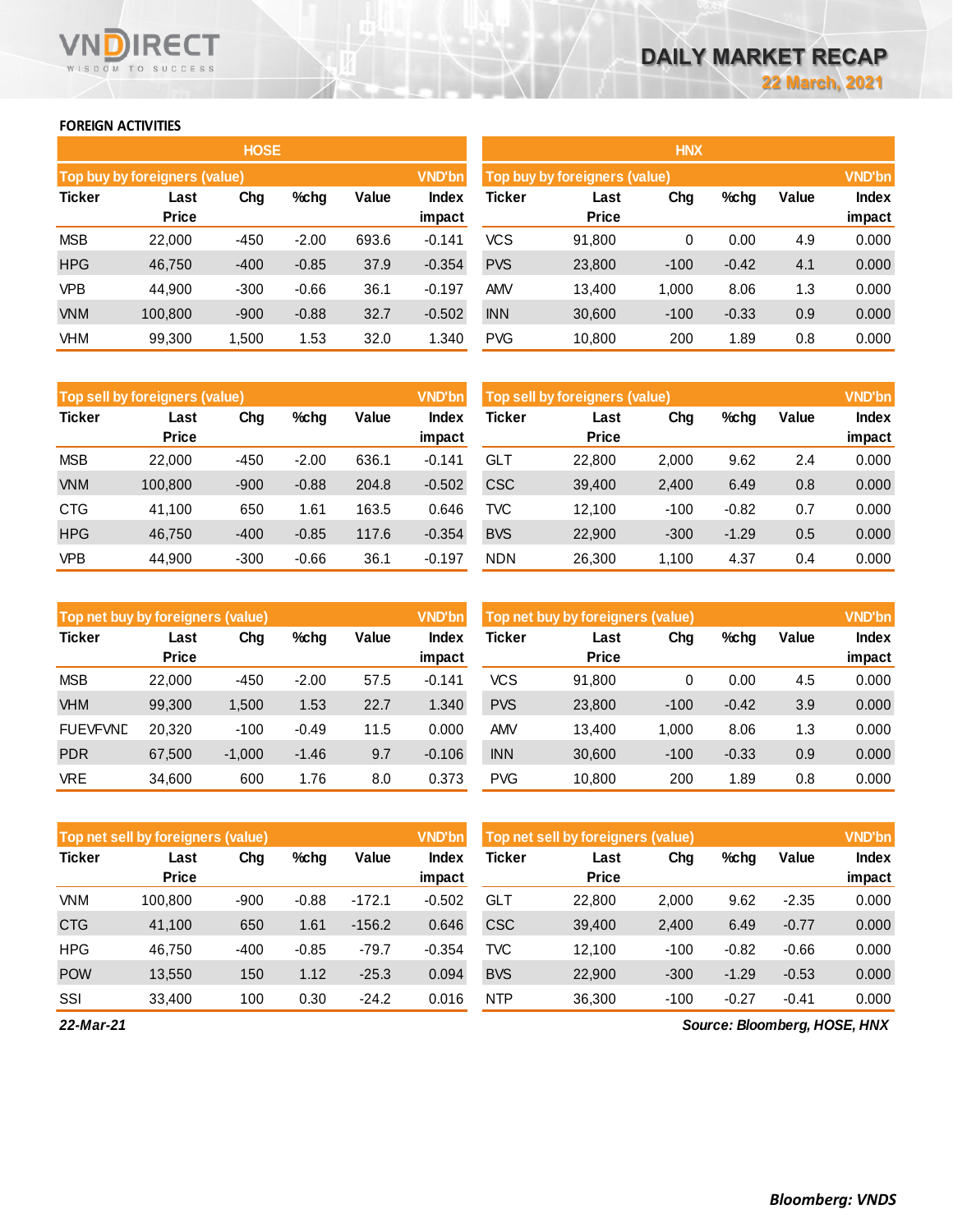# **TOP 60 MARKET CAP STOCKS SNAPSHOT ON HOSE**

**RECT** 

**VN** 

| TOP 60 MARKET CAP STOCKS SNAPSHOT ON HOSE<br><b>ROE</b><br><b>ROA</b><br>No. Ticker<br>Price<br><b>Mkt. Cap Outs. Vol. Float ratio</b><br>Avail. Fil Ave. daily vol.<br>P/E<br>P/B<br>Price change (%)<br>$\%$<br>$\%$<br>$\frac{9}{6}$<br><b>VND</b><br><b>US\$mln</b><br><b>MIn'shs</b><br>1 <sub>M</sub><br><b>3M</b><br>6M<br>$% (30 days-shs)$<br>$\pmb{\times}$<br>$\pmb{\chi}$<br>1 VIC VM<br>107,300<br>$-2.2$<br>1.5<br>13.4<br>15,725<br>3,382<br>23.2<br>22.7<br>4.6<br>6.7<br>1.2<br>1,390,197<br>68.4<br>2 VCB VM<br>97,000<br>$-3.6$<br>$-0.9$<br>15.5<br>15,588<br>3,709<br>25.2<br>6.5<br>20.5<br>1.4<br>1,358,167<br>19.5<br>3.6<br>3 VHM VM<br>99,300<br>$-6.1$<br>14.3<br>29.3<br>3,290<br>20.7<br>26.7<br>13.5<br>14,153<br>2,641,940<br>11.7<br>3.8<br>39.1<br>4 VNM VM<br>100,800<br>$-6.2$<br>$-8.3$<br>$-6.7$<br>9,128<br>2,090<br>35.2<br>43.5<br>3,006,460<br>6.7<br>33.9<br>23.8<br>21.1<br>5 BID VM<br>44,650<br>2.1<br>$-4.7$<br>7,781<br>4,022<br>19.0<br>2.4<br>9.3<br>0.5<br>9.7<br>12.9<br>2,119,673<br>25.7<br>6 GAS VM<br>90,500<br>2.6<br>6.1<br>25.9<br>7,505<br>1,914<br>4.2<br>46.2<br>1,066,943<br>22.4<br>3.6<br>16.1<br>12.5<br>7 HPG VM<br>46,750<br>7.7<br>18.8<br>83.0<br>6,711<br>3,313<br>53.8<br>2.6<br>25.2<br>11.5<br>18.7<br>21,468,340<br>11.5<br>59.3<br>35.5<br>2.1<br>8 CTG VM<br>41,100<br>11.1<br>18.1<br>6,630<br>3,723<br>10,293,820<br>11.2<br>1.8<br>16.9<br>1.1<br>9 TCB VM<br>41,300<br>7.0<br>41.4<br>6,272<br>3,505<br>70.0<br>2.0<br>18.1<br>84.8<br>0.0<br>13,818,720<br>11.7<br>3.0<br>29,700<br>2.6<br>142.4<br>100.0<br>10 GVR VM<br>6.3<br>5,147<br>4,000<br>12.4<br>4,350,200<br>27.7<br>2.5<br>9.1<br>5.4<br>11 SAB VM<br>179,000<br>$-5.8$<br>$-10.3$<br>$-5.3$<br>4,974<br>641<br>10.4<br>37.0<br>150,197<br>24.4<br>17.4<br>25.3<br>5.8<br>12 VPB VM<br>44,900<br>21.9<br>9.6<br>36.1<br>91.9<br>4,775<br>2,455<br>73.4<br>0.0<br>6,059,710<br>10.5<br>2.1<br>2.6<br>13 MSN VM<br>88,100<br>62.2<br>4,484<br>1,175<br>38.4<br>1,305,777<br>4.2<br>$-6.9$<br>6.4<br>16.8<br>83.6<br>6.5<br>1.2<br>14 NVL VM<br>80,800<br>0.0<br>22.5<br>28.1<br>3,725<br>1,064<br>29.1<br>31.8<br>2,378,723<br>20.3<br>3.1<br>16.3<br>3.3<br>15 MBB VM<br>28,650<br>7.3<br>24.6<br>73.2<br>3,474<br>2,799<br>65.8<br>0.2<br>18,139,290<br>9.7<br>19.2<br>1.8<br>1.7<br>16 VRE VM<br>34,600<br>1.3<br>14.2<br>20.6<br>3,407<br>2,272<br>31.2<br>18.2<br>5,268,920<br>33.0<br>2.7<br>8.5<br>6.3<br>17 ACB VM<br>33,400<br>5.7<br>16.2<br><b>N/A</b><br>3,128<br>2,162<br>80.5<br>0.0<br>10,127,340<br>9.4<br>2.0<br>24.3<br>1.9<br>18 VJC VM<br>132,700<br>0.8<br>7.4<br>24.4<br>3,012<br>524<br>44.3<br>10.7<br>649,490 1,004.7<br>4.6<br>0.5<br>0.1<br>19 PLX VM<br>56,000<br>$-2.1$<br>5.3<br>11.1<br>2,957<br>1,219<br>9.9<br>3.5<br>2,740,997<br>3.2<br>4.4<br>1.6<br>88.7<br>20 FPT VM<br>78,700<br>2.5<br>35.5<br>53.4<br>2,673<br>784<br>77.6<br>0.0<br>2,616,733<br>3.9<br>23.8<br>9.4<br>17.4<br>21 MWG VM<br>131,900<br>$-3.7$<br>10.0<br>32.4<br>2,664<br>466<br>79.1<br>0.0<br>3.9<br>28.4<br>8.9<br>1,116,533<br>15.2<br>100.0<br>22 BCM VM<br>57,800<br>$-5.2$<br>41.3<br>38.8<br>2,592<br>1,035<br>47.0<br>65,213<br>3.8<br><b>N/A</b><br><b>N/A</b><br>33.5<br>23 VIB VM<br>45,150<br>19.8<br>35.0<br><b>N/A</b><br>2,170<br>1,109<br>73.3<br>0.0<br>769,167<br>10.8<br>2.8<br><b>N/A</b><br><b>N/A</b><br>24 HVN VM<br>33,500<br>21.8<br>19.4<br>25.7<br>2,059<br>1,418<br>3.9<br>20.8<br>1,356,937<br><b>N/A</b><br>7.4<br>$-88.4$<br>$-15.6$<br>25 BVHVM<br>62,200<br>1.8<br>9.3<br>24.6<br>2,001<br>742<br>31.9<br>21.3<br>772,350<br>2.3<br>7.9<br>1.1<br>29.8<br>26 HDB VM<br>26,950<br>4.5<br>43.9<br>1,594<br>66.8<br>4.6<br>4,405,720<br>20.2<br>1.5<br>9.6<br>1,861<br>10.1<br>1.9<br>27 STB VM<br>19,200<br>3.2<br>12.0<br>53.0<br>1,804<br>96.4<br>14.4<br>1.2<br>0.6<br>1,500<br>22,686,790<br>12.9<br>9.6<br>28 POW VM<br>13,550<br>5.0<br>11.1<br>35.5<br>1,375<br>2,342<br>87.9<br>43.9<br>14,866,950<br>1.1<br>7.9<br>4.0<br>14.5<br>29 TPB VM<br>28,800<br>3.2<br>47.2<br>54.3<br>0.0<br>8.2<br>23.5<br>1.9<br>4.3<br>1,287<br>1,032<br>3,673,440<br>1.8<br>30 OCB VM<br>25,200<br>18.0<br><b>N/A</b><br><b>N/A</b><br>1,197<br>1,096<br>99.5<br>2.0<br>4,461,174<br><b>N/A</b><br><b>N/A</b><br><b>N/A</b><br>1.6<br>31 PDR VM<br>67,500<br>4.7<br>40.6<br>76.6<br>396<br>37.4<br>47.5<br>3,696,870<br>5.2<br>25.0<br>8.3<br>1,159<br>22.8<br>32 EIB VM<br>19,350<br>5.7<br>$-1.5$<br>13.5<br>1,031<br>1,229<br>94.0<br>0.2<br>531,400<br>1.4<br>6.6<br>0.7<br>22.2<br>33 MSB VM<br>22,000<br>17.0<br><b>N/A</b><br><b>N/A</b><br>1,024<br>99.2<br>0.0<br>1.4<br><b>N/A</b><br><b>N/A</b><br>1,074<br>4,205,674<br><b>N/A</b><br>34 SSIVM<br>33,400<br>1.7<br>12.8<br>101.8<br>935<br>646<br>85.7<br>57.5<br>12,548,490<br>2.0<br>13.1<br>4.0<br>16.0<br><b>N/A</b><br><b>N/A</b><br>42.2<br>35 VCG VM<br>45,100<br>$-9.3$<br>863<br>442<br>48.8<br>260,923<br>12.1<br>2.8<br>24.8<br>8.4<br>103.9<br>197.8<br>843<br>36 KBC VM<br>41,400<br>1.2<br>470<br>64.2<br>27.0<br>6,189,964<br>2.0<br>1.8<br>0.9<br>113.9<br>829<br>227<br>12.5<br>37 PNJ VM<br>84,200<br>$-1.1$<br>7.5<br>38.3<br>80.4<br>0.0<br>491,593<br>3.7<br>21.8<br>17.8<br>14.1<br>38 KDH VM<br>32,000<br>$-5.6$<br>11.1<br>29.3<br>775<br>559<br>82.4<br>1,600,987<br>2.2<br>14.6<br>8.5<br>15.7<br>39 LPB VM<br>16,300<br>10.9<br>26.4<br><b>N/A</b><br>759<br>1,075<br>87.5<br>0.0<br>11,640,610<br>9.4<br>1.2<br><b>N/A</b><br><b>N/A</b><br>0.0<br>40 REE VM<br>56,500<br>$-0.9$<br>16.3<br>39.9<br>757<br>309<br>55.9<br>959,377<br>10.8<br>1.5<br>14.9<br>8.1<br>41 BHN VM<br>71,200<br>$-5.7$<br>$-7.2$<br>16.3<br>715<br>232<br>0.9<br>31.5<br>4,520<br>23.3<br>3.2<br>14.6<br>9.3<br>42 VGC VM<br>34,000<br>$-5.6$<br>27.3<br>45.0<br>660<br>448<br>14.9<br>42.5<br>409,243<br>25.4<br>2.4<br>9.5<br>2.9<br>628<br>43 SBT VM<br>23,500<br>6.8<br>9.3<br>63.8<br>617<br>25.3<br>92.1<br>4,260,770<br>24.8<br>1.9<br>7.4<br>3.2<br>0.1<br>44 HNG VM<br>12,150<br>0.4<br>$-18.5$<br>0.4<br>584<br>1,109<br>34.4<br>48.8<br>626.9<br>1.6<br>0.2<br>8,570,527<br>45 LGC VM<br>68,500<br>$-14.3$<br>$-7.4$<br>37.0<br>572<br>193<br>0.2<br>4.0<br>2,263<br>10.9<br>2.9<br>39.8<br>4.3<br>46 DHG VM<br>100,600<br>0.1<br>$-2.3$<br>$-5.1$<br>570<br>131<br>5.2<br>45.4<br>11,477<br>3.7<br>20.5<br>17.2<br>18.5<br>47 DXG VM<br>24,650<br>$-1.0$<br>57.0<br>134.8<br>554<br>518<br>82.1<br>8,057,094<br><b>N/A</b><br>$-7.5$<br>$-2.3$<br>15.2<br>2.1<br>48 HSG VM<br>28,750<br>11.7<br>30.7<br>102.5<br>553<br>444<br>68.4<br>41.5<br>9,352,660<br>8.5<br>1.8<br>24.3<br>9.1<br>49 KDC VM<br>52,000<br>7.7<br>38.3<br>41.7<br>515<br>229<br>54.5<br>1,162,140<br>2.1<br>3.5<br>73.5<br>52.2<br>1.7<br>50 GEX VM<br>23,350<br>7.6<br>5.7<br>$-6.2$<br>488<br>482<br>67.6<br>38.3<br>5,594,730<br>14.0<br>1.6<br>12.0<br>3.3<br>51 VCIVM<br>66,500<br>20.9<br>28.1<br>126.2<br>477<br>166<br>64.1<br>1,193,153<br>2.4<br>17.9<br>73.1<br>14.3<br>9.8<br>52 GMD VM<br>34,600<br>3.6<br>3.1<br>46.3<br>452<br>80.4<br>11.1<br>2,511,497<br>5.7<br>301<br>30.5<br>1.8<br>3.7<br>53 DGC VM<br>18.0<br>72.0<br>447<br>62.1<br>46.8<br>864,250<br>69,400<br>44.7<br>149<br>12.1<br>2.6<br>23.6<br>17.1<br>54 DIG VM<br>32,250<br>4.2<br>16.0<br>121.6<br>440<br>315<br>35.3<br>47.9<br>4,451,630<br>14.9<br>6.5<br>15.4<br>2.1<br>55 PVD VM<br>23,450<br>104.8<br>428<br>49.4<br>11,576,750<br>1.3<br>0.6<br>60.1<br>421<br>41.4<br>82.4<br>0.7<br>0.9<br>56.0<br>424<br>56 HCM VM<br>32,050<br>9.4<br>4.6<br>305<br>39.7<br>53.5<br>4,543,084<br>2.2<br>12.1<br>5.3<br>18.4<br>57 NLG VM<br>35,500<br>$-1.3$<br>38.4<br>423<br>51.9<br>2.6<br>1,680,400<br>14.7<br>21.0<br>275<br>11.4<br>1.7<br>6.8<br>415<br>58 APH VM<br>49,100<br>$-2.6$<br>$-16.5$<br>$-13.5$<br>195<br>100.0<br>56.6<br>998,447<br>4.2<br><b>N/A</b><br>108.5<br><b>N/A</b><br>59 HPX VM<br>35,700<br>$-9.7$<br>27.5<br>42.3<br>409<br>264<br>33.7<br>35.1<br>980,880<br>34.4<br>2.9<br>8.9<br>4.0<br>60 DCM VM<br>17,050<br>23.6<br>27.7<br>391<br>529<br>24.4<br>45.8<br>4,184,090<br>16.6<br>1.4<br>8.8<br>66.3<br>7.1<br><b>Source: Bloomberg</b><br>22 Mar | MISDOM IO SOCCESS |  |  |  |  |  | <b>22 March, 2021</b> |  |
|---------------------------------------------------------------------------------------------------------------------------------------------------------------------------------------------------------------------------------------------------------------------------------------------------------------------------------------------------------------------------------------------------------------------------------------------------------------------------------------------------------------------------------------------------------------------------------------------------------------------------------------------------------------------------------------------------------------------------------------------------------------------------------------------------------------------------------------------------------------------------------------------------------------------------------------------------------------------------------------------------------------------------------------------------------------------------------------------------------------------------------------------------------------------------------------------------------------------------------------------------------------------------------------------------------------------------------------------------------------------------------------------------------------------------------------------------------------------------------------------------------------------------------------------------------------------------------------------------------------------------------------------------------------------------------------------------------------------------------------------------------------------------------------------------------------------------------------------------------------------------------------------------------------------------------------------------------------------------------------------------------------------------------------------------------------------------------------------------------------------------------------------------------------------------------------------------------------------------------------------------------------------------------------------------------------------------------------------------------------------------------------------------------------------------------------------------------------------------------------------------------------------------------------------------------------------------------------------------------------------------------------------------------------------------------------------------------------------------------------------------------------------------------------------------------------------------------------------------------------------------------------------------------------------------------------------------------------------------------------------------------------------------------------------------------------------------------------------------------------------------------------------------------------------------------------------------------------------------------------------------------------------------------------------------------------------------------------------------------------------------------------------------------------------------------------------------------------------------------------------------------------------------------------------------------------------------------------------------------------------------------------------------------------------------------------------------------------------------------------------------------------------------------------------------------------------------------------------------------------------------------------------------------------------------------------------------------------------------------------------------------------------------------------------------------------------------------------------------------------------------------------------------------------------------------------------------------------------------------------------------------------------------------------------------------------------------------------------------------------------------------------------------------------------------------------------------------------------------------------------------------------------------------------------------------------------------------------------------------------------------------------------------------------------------------------------------------------------------------------------------------------------------------------------------------------------------------------------------------------------------------------------------------------------------------------------------------------------------------------------------------------------------------------------------------------------------------------------------------------------------------------------------------------------------------------------------------------------------------------------------------------------------------------------------------------------------------------------------------------------------------------------------------------------------------------------------------------------------------------------------------------------------------------------------------------------------------------------------------------------------------------------------------------------------------------------------------------------------------------------------------------------------------------------------------------------------------------------------------------------------------------------------------------------------------------------------------------------------------------------------------------------------------------------------------------------------------------------------------------------------------------------------------------------------------------------------------------------------------------------------------------------------------------------------------------------------------------------------------------------------------------------------------------------------------------------------------------------------------------------------------------------------------------------------------------------------------------------------------------------------------------------------------------------------------------------------------------------------------------------------------------------------------------------------------------------------------------------------------------------------------------------------------------------------------------------------------------------------------------------------------------------------------------------------------------------------------------------------------------------------------------------------------------------------------------------------------------------------------------------------------------------------------------------------------------------------------------------------------------------------------------------------------------------------------------------------------------------------------------------------------------------------------------------------------------------------------------------------------------------------------------------------------------------------------------------------------------------------------------------------------------------------------------------------------------------------------------------------------------------------------------------------------------------------------------------------------------------------------------------------------------------------------------------------------------------------------------------------------------------------------------------------------------------------------------------------|-------------------|--|--|--|--|--|-----------------------|--|
|                                                                                                                                                                                                                                                                                                                                                                                                                                                                                                                                                                                                                                                                                                                                                                                                                                                                                                                                                                                                                                                                                                                                                                                                                                                                                                                                                                                                                                                                                                                                                                                                                                                                                                                                                                                                                                                                                                                                                                                                                                                                                                                                                                                                                                                                                                                                                                                                                                                                                                                                                                                                                                                                                                                                                                                                                                                                                                                                                                                                                                                                                                                                                                                                                                                                                                                                                                                                                                                                                                                                                                                                                                                                                                                                                                                                                                                                                                                                                                                                                                                                                                                                                                                                                                                                                                                                                                                                                                                                                                                                                                                                                                                                                                                                                                                                                                                                                                                                                                                                                                                                                                                                                                                                                                                                                                                                                                                                                                                                                                                                                                                                                                                                                                                                                                                                                                                                                                                                                                                                                                                                                                                                                                                                                                                                                                                                                                                                                                                                                                                                                                                                                                                                                                                                                                                                                                                                                                                                                                                                                                                                                                                                                                                                                                                                                                                                                                                                                                                                                                                                                                                                                                                                                                                                                                                                                                                                                                                                                                                                                                                                                                                                                                                                   |                   |  |  |  |  |  |                       |  |
|                                                                                                                                                                                                                                                                                                                                                                                                                                                                                                                                                                                                                                                                                                                                                                                                                                                                                                                                                                                                                                                                                                                                                                                                                                                                                                                                                                                                                                                                                                                                                                                                                                                                                                                                                                                                                                                                                                                                                                                                                                                                                                                                                                                                                                                                                                                                                                                                                                                                                                                                                                                                                                                                                                                                                                                                                                                                                                                                                                                                                                                                                                                                                                                                                                                                                                                                                                                                                                                                                                                                                                                                                                                                                                                                                                                                                                                                                                                                                                                                                                                                                                                                                                                                                                                                                                                                                                                                                                                                                                                                                                                                                                                                                                                                                                                                                                                                                                                                                                                                                                                                                                                                                                                                                                                                                                                                                                                                                                                                                                                                                                                                                                                                                                                                                                                                                                                                                                                                                                                                                                                                                                                                                                                                                                                                                                                                                                                                                                                                                                                                                                                                                                                                                                                                                                                                                                                                                                                                                                                                                                                                                                                                                                                                                                                                                                                                                                                                                                                                                                                                                                                                                                                                                                                                                                                                                                                                                                                                                                                                                                                                                                                                                                                                   |                   |  |  |  |  |  |                       |  |
|                                                                                                                                                                                                                                                                                                                                                                                                                                                                                                                                                                                                                                                                                                                                                                                                                                                                                                                                                                                                                                                                                                                                                                                                                                                                                                                                                                                                                                                                                                                                                                                                                                                                                                                                                                                                                                                                                                                                                                                                                                                                                                                                                                                                                                                                                                                                                                                                                                                                                                                                                                                                                                                                                                                                                                                                                                                                                                                                                                                                                                                                                                                                                                                                                                                                                                                                                                                                                                                                                                                                                                                                                                                                                                                                                                                                                                                                                                                                                                                                                                                                                                                                                                                                                                                                                                                                                                                                                                                                                                                                                                                                                                                                                                                                                                                                                                                                                                                                                                                                                                                                                                                                                                                                                                                                                                                                                                                                                                                                                                                                                                                                                                                                                                                                                                                                                                                                                                                                                                                                                                                                                                                                                                                                                                                                                                                                                                                                                                                                                                                                                                                                                                                                                                                                                                                                                                                                                                                                                                                                                                                                                                                                                                                                                                                                                                                                                                                                                                                                                                                                                                                                                                                                                                                                                                                                                                                                                                                                                                                                                                                                                                                                                                                                   |                   |  |  |  |  |  |                       |  |
|                                                                                                                                                                                                                                                                                                                                                                                                                                                                                                                                                                                                                                                                                                                                                                                                                                                                                                                                                                                                                                                                                                                                                                                                                                                                                                                                                                                                                                                                                                                                                                                                                                                                                                                                                                                                                                                                                                                                                                                                                                                                                                                                                                                                                                                                                                                                                                                                                                                                                                                                                                                                                                                                                                                                                                                                                                                                                                                                                                                                                                                                                                                                                                                                                                                                                                                                                                                                                                                                                                                                                                                                                                                                                                                                                                                                                                                                                                                                                                                                                                                                                                                                                                                                                                                                                                                                                                                                                                                                                                                                                                                                                                                                                                                                                                                                                                                                                                                                                                                                                                                                                                                                                                                                                                                                                                                                                                                                                                                                                                                                                                                                                                                                                                                                                                                                                                                                                                                                                                                                                                                                                                                                                                                                                                                                                                                                                                                                                                                                                                                                                                                                                                                                                                                                                                                                                                                                                                                                                                                                                                                                                                                                                                                                                                                                                                                                                                                                                                                                                                                                                                                                                                                                                                                                                                                                                                                                                                                                                                                                                                                                                                                                                                                                   |                   |  |  |  |  |  |                       |  |
|                                                                                                                                                                                                                                                                                                                                                                                                                                                                                                                                                                                                                                                                                                                                                                                                                                                                                                                                                                                                                                                                                                                                                                                                                                                                                                                                                                                                                                                                                                                                                                                                                                                                                                                                                                                                                                                                                                                                                                                                                                                                                                                                                                                                                                                                                                                                                                                                                                                                                                                                                                                                                                                                                                                                                                                                                                                                                                                                                                                                                                                                                                                                                                                                                                                                                                                                                                                                                                                                                                                                                                                                                                                                                                                                                                                                                                                                                                                                                                                                                                                                                                                                                                                                                                                                                                                                                                                                                                                                                                                                                                                                                                                                                                                                                                                                                                                                                                                                                                                                                                                                                                                                                                                                                                                                                                                                                                                                                                                                                                                                                                                                                                                                                                                                                                                                                                                                                                                                                                                                                                                                                                                                                                                                                                                                                                                                                                                                                                                                                                                                                                                                                                                                                                                                                                                                                                                                                                                                                                                                                                                                                                                                                                                                                                                                                                                                                                                                                                                                                                                                                                                                                                                                                                                                                                                                                                                                                                                                                                                                                                                                                                                                                                                                   |                   |  |  |  |  |  |                       |  |
|                                                                                                                                                                                                                                                                                                                                                                                                                                                                                                                                                                                                                                                                                                                                                                                                                                                                                                                                                                                                                                                                                                                                                                                                                                                                                                                                                                                                                                                                                                                                                                                                                                                                                                                                                                                                                                                                                                                                                                                                                                                                                                                                                                                                                                                                                                                                                                                                                                                                                                                                                                                                                                                                                                                                                                                                                                                                                                                                                                                                                                                                                                                                                                                                                                                                                                                                                                                                                                                                                                                                                                                                                                                                                                                                                                                                                                                                                                                                                                                                                                                                                                                                                                                                                                                                                                                                                                                                                                                                                                                                                                                                                                                                                                                                                                                                                                                                                                                                                                                                                                                                                                                                                                                                                                                                                                                                                                                                                                                                                                                                                                                                                                                                                                                                                                                                                                                                                                                                                                                                                                                                                                                                                                                                                                                                                                                                                                                                                                                                                                                                                                                                                                                                                                                                                                                                                                                                                                                                                                                                                                                                                                                                                                                                                                                                                                                                                                                                                                                                                                                                                                                                                                                                                                                                                                                                                                                                                                                                                                                                                                                                                                                                                                                                   |                   |  |  |  |  |  |                       |  |
|                                                                                                                                                                                                                                                                                                                                                                                                                                                                                                                                                                                                                                                                                                                                                                                                                                                                                                                                                                                                                                                                                                                                                                                                                                                                                                                                                                                                                                                                                                                                                                                                                                                                                                                                                                                                                                                                                                                                                                                                                                                                                                                                                                                                                                                                                                                                                                                                                                                                                                                                                                                                                                                                                                                                                                                                                                                                                                                                                                                                                                                                                                                                                                                                                                                                                                                                                                                                                                                                                                                                                                                                                                                                                                                                                                                                                                                                                                                                                                                                                                                                                                                                                                                                                                                                                                                                                                                                                                                                                                                                                                                                                                                                                                                                                                                                                                                                                                                                                                                                                                                                                                                                                                                                                                                                                                                                                                                                                                                                                                                                                                                                                                                                                                                                                                                                                                                                                                                                                                                                                                                                                                                                                                                                                                                                                                                                                                                                                                                                                                                                                                                                                                                                                                                                                                                                                                                                                                                                                                                                                                                                                                                                                                                                                                                                                                                                                                                                                                                                                                                                                                                                                                                                                                                                                                                                                                                                                                                                                                                                                                                                                                                                                                                                   |                   |  |  |  |  |  |                       |  |
|                                                                                                                                                                                                                                                                                                                                                                                                                                                                                                                                                                                                                                                                                                                                                                                                                                                                                                                                                                                                                                                                                                                                                                                                                                                                                                                                                                                                                                                                                                                                                                                                                                                                                                                                                                                                                                                                                                                                                                                                                                                                                                                                                                                                                                                                                                                                                                                                                                                                                                                                                                                                                                                                                                                                                                                                                                                                                                                                                                                                                                                                                                                                                                                                                                                                                                                                                                                                                                                                                                                                                                                                                                                                                                                                                                                                                                                                                                                                                                                                                                                                                                                                                                                                                                                                                                                                                                                                                                                                                                                                                                                                                                                                                                                                                                                                                                                                                                                                                                                                                                                                                                                                                                                                                                                                                                                                                                                                                                                                                                                                                                                                                                                                                                                                                                                                                                                                                                                                                                                                                                                                                                                                                                                                                                                                                                                                                                                                                                                                                                                                                                                                                                                                                                                                                                                                                                                                                                                                                                                                                                                                                                                                                                                                                                                                                                                                                                                                                                                                                                                                                                                                                                                                                                                                                                                                                                                                                                                                                                                                                                                                                                                                                                                                   |                   |  |  |  |  |  |                       |  |
|                                                                                                                                                                                                                                                                                                                                                                                                                                                                                                                                                                                                                                                                                                                                                                                                                                                                                                                                                                                                                                                                                                                                                                                                                                                                                                                                                                                                                                                                                                                                                                                                                                                                                                                                                                                                                                                                                                                                                                                                                                                                                                                                                                                                                                                                                                                                                                                                                                                                                                                                                                                                                                                                                                                                                                                                                                                                                                                                                                                                                                                                                                                                                                                                                                                                                                                                                                                                                                                                                                                                                                                                                                                                                                                                                                                                                                                                                                                                                                                                                                                                                                                                                                                                                                                                                                                                                                                                                                                                                                                                                                                                                                                                                                                                                                                                                                                                                                                                                                                                                                                                                                                                                                                                                                                                                                                                                                                                                                                                                                                                                                                                                                                                                                                                                                                                                                                                                                                                                                                                                                                                                                                                                                                                                                                                                                                                                                                                                                                                                                                                                                                                                                                                                                                                                                                                                                                                                                                                                                                                                                                                                                                                                                                                                                                                                                                                                                                                                                                                                                                                                                                                                                                                                                                                                                                                                                                                                                                                                                                                                                                                                                                                                                                                   |                   |  |  |  |  |  |                       |  |
|                                                                                                                                                                                                                                                                                                                                                                                                                                                                                                                                                                                                                                                                                                                                                                                                                                                                                                                                                                                                                                                                                                                                                                                                                                                                                                                                                                                                                                                                                                                                                                                                                                                                                                                                                                                                                                                                                                                                                                                                                                                                                                                                                                                                                                                                                                                                                                                                                                                                                                                                                                                                                                                                                                                                                                                                                                                                                                                                                                                                                                                                                                                                                                                                                                                                                                                                                                                                                                                                                                                                                                                                                                                                                                                                                                                                                                                                                                                                                                                                                                                                                                                                                                                                                                                                                                                                                                                                                                                                                                                                                                                                                                                                                                                                                                                                                                                                                                                                                                                                                                                                                                                                                                                                                                                                                                                                                                                                                                                                                                                                                                                                                                                                                                                                                                                                                                                                                                                                                                                                                                                                                                                                                                                                                                                                                                                                                                                                                                                                                                                                                                                                                                                                                                                                                                                                                                                                                                                                                                                                                                                                                                                                                                                                                                                                                                                                                                                                                                                                                                                                                                                                                                                                                                                                                                                                                                                                                                                                                                                                                                                                                                                                                                                                   |                   |  |  |  |  |  |                       |  |
|                                                                                                                                                                                                                                                                                                                                                                                                                                                                                                                                                                                                                                                                                                                                                                                                                                                                                                                                                                                                                                                                                                                                                                                                                                                                                                                                                                                                                                                                                                                                                                                                                                                                                                                                                                                                                                                                                                                                                                                                                                                                                                                                                                                                                                                                                                                                                                                                                                                                                                                                                                                                                                                                                                                                                                                                                                                                                                                                                                                                                                                                                                                                                                                                                                                                                                                                                                                                                                                                                                                                                                                                                                                                                                                                                                                                                                                                                                                                                                                                                                                                                                                                                                                                                                                                                                                                                                                                                                                                                                                                                                                                                                                                                                                                                                                                                                                                                                                                                                                                                                                                                                                                                                                                                                                                                                                                                                                                                                                                                                                                                                                                                                                                                                                                                                                                                                                                                                                                                                                                                                                                                                                                                                                                                                                                                                                                                                                                                                                                                                                                                                                                                                                                                                                                                                                                                                                                                                                                                                                                                                                                                                                                                                                                                                                                                                                                                                                                                                                                                                                                                                                                                                                                                                                                                                                                                                                                                                                                                                                                                                                                                                                                                                                                   |                   |  |  |  |  |  |                       |  |
|                                                                                                                                                                                                                                                                                                                                                                                                                                                                                                                                                                                                                                                                                                                                                                                                                                                                                                                                                                                                                                                                                                                                                                                                                                                                                                                                                                                                                                                                                                                                                                                                                                                                                                                                                                                                                                                                                                                                                                                                                                                                                                                                                                                                                                                                                                                                                                                                                                                                                                                                                                                                                                                                                                                                                                                                                                                                                                                                                                                                                                                                                                                                                                                                                                                                                                                                                                                                                                                                                                                                                                                                                                                                                                                                                                                                                                                                                                                                                                                                                                                                                                                                                                                                                                                                                                                                                                                                                                                                                                                                                                                                                                                                                                                                                                                                                                                                                                                                                                                                                                                                                                                                                                                                                                                                                                                                                                                                                                                                                                                                                                                                                                                                                                                                                                                                                                                                                                                                                                                                                                                                                                                                                                                                                                                                                                                                                                                                                                                                                                                                                                                                                                                                                                                                                                                                                                                                                                                                                                                                                                                                                                                                                                                                                                                                                                                                                                                                                                                                                                                                                                                                                                                                                                                                                                                                                                                                                                                                                                                                                                                                                                                                                                                                   |                   |  |  |  |  |  |                       |  |
|                                                                                                                                                                                                                                                                                                                                                                                                                                                                                                                                                                                                                                                                                                                                                                                                                                                                                                                                                                                                                                                                                                                                                                                                                                                                                                                                                                                                                                                                                                                                                                                                                                                                                                                                                                                                                                                                                                                                                                                                                                                                                                                                                                                                                                                                                                                                                                                                                                                                                                                                                                                                                                                                                                                                                                                                                                                                                                                                                                                                                                                                                                                                                                                                                                                                                                                                                                                                                                                                                                                                                                                                                                                                                                                                                                                                                                                                                                                                                                                                                                                                                                                                                                                                                                                                                                                                                                                                                                                                                                                                                                                                                                                                                                                                                                                                                                                                                                                                                                                                                                                                                                                                                                                                                                                                                                                                                                                                                                                                                                                                                                                                                                                                                                                                                                                                                                                                                                                                                                                                                                                                                                                                                                                                                                                                                                                                                                                                                                                                                                                                                                                                                                                                                                                                                                                                                                                                                                                                                                                                                                                                                                                                                                                                                                                                                                                                                                                                                                                                                                                                                                                                                                                                                                                                                                                                                                                                                                                                                                                                                                                                                                                                                                                                   |                   |  |  |  |  |  |                       |  |
|                                                                                                                                                                                                                                                                                                                                                                                                                                                                                                                                                                                                                                                                                                                                                                                                                                                                                                                                                                                                                                                                                                                                                                                                                                                                                                                                                                                                                                                                                                                                                                                                                                                                                                                                                                                                                                                                                                                                                                                                                                                                                                                                                                                                                                                                                                                                                                                                                                                                                                                                                                                                                                                                                                                                                                                                                                                                                                                                                                                                                                                                                                                                                                                                                                                                                                                                                                                                                                                                                                                                                                                                                                                                                                                                                                                                                                                                                                                                                                                                                                                                                                                                                                                                                                                                                                                                                                                                                                                                                                                                                                                                                                                                                                                                                                                                                                                                                                                                                                                                                                                                                                                                                                                                                                                                                                                                                                                                                                                                                                                                                                                                                                                                                                                                                                                                                                                                                                                                                                                                                                                                                                                                                                                                                                                                                                                                                                                                                                                                                                                                                                                                                                                                                                                                                                                                                                                                                                                                                                                                                                                                                                                                                                                                                                                                                                                                                                                                                                                                                                                                                                                                                                                                                                                                                                                                                                                                                                                                                                                                                                                                                                                                                                                                   |                   |  |  |  |  |  |                       |  |
|                                                                                                                                                                                                                                                                                                                                                                                                                                                                                                                                                                                                                                                                                                                                                                                                                                                                                                                                                                                                                                                                                                                                                                                                                                                                                                                                                                                                                                                                                                                                                                                                                                                                                                                                                                                                                                                                                                                                                                                                                                                                                                                                                                                                                                                                                                                                                                                                                                                                                                                                                                                                                                                                                                                                                                                                                                                                                                                                                                                                                                                                                                                                                                                                                                                                                                                                                                                                                                                                                                                                                                                                                                                                                                                                                                                                                                                                                                                                                                                                                                                                                                                                                                                                                                                                                                                                                                                                                                                                                                                                                                                                                                                                                                                                                                                                                                                                                                                                                                                                                                                                                                                                                                                                                                                                                                                                                                                                                                                                                                                                                                                                                                                                                                                                                                                                                                                                                                                                                                                                                                                                                                                                                                                                                                                                                                                                                                                                                                                                                                                                                                                                                                                                                                                                                                                                                                                                                                                                                                                                                                                                                                                                                                                                                                                                                                                                                                                                                                                                                                                                                                                                                                                                                                                                                                                                                                                                                                                                                                                                                                                                                                                                                                                                   |                   |  |  |  |  |  |                       |  |
|                                                                                                                                                                                                                                                                                                                                                                                                                                                                                                                                                                                                                                                                                                                                                                                                                                                                                                                                                                                                                                                                                                                                                                                                                                                                                                                                                                                                                                                                                                                                                                                                                                                                                                                                                                                                                                                                                                                                                                                                                                                                                                                                                                                                                                                                                                                                                                                                                                                                                                                                                                                                                                                                                                                                                                                                                                                                                                                                                                                                                                                                                                                                                                                                                                                                                                                                                                                                                                                                                                                                                                                                                                                                                                                                                                                                                                                                                                                                                                                                                                                                                                                                                                                                                                                                                                                                                                                                                                                                                                                                                                                                                                                                                                                                                                                                                                                                                                                                                                                                                                                                                                                                                                                                                                                                                                                                                                                                                                                                                                                                                                                                                                                                                                                                                                                                                                                                                                                                                                                                                                                                                                                                                                                                                                                                                                                                                                                                                                                                                                                                                                                                                                                                                                                                                                                                                                                                                                                                                                                                                                                                                                                                                                                                                                                                                                                                                                                                                                                                                                                                                                                                                                                                                                                                                                                                                                                                                                                                                                                                                                                                                                                                                                                                   |                   |  |  |  |  |  |                       |  |
|                                                                                                                                                                                                                                                                                                                                                                                                                                                                                                                                                                                                                                                                                                                                                                                                                                                                                                                                                                                                                                                                                                                                                                                                                                                                                                                                                                                                                                                                                                                                                                                                                                                                                                                                                                                                                                                                                                                                                                                                                                                                                                                                                                                                                                                                                                                                                                                                                                                                                                                                                                                                                                                                                                                                                                                                                                                                                                                                                                                                                                                                                                                                                                                                                                                                                                                                                                                                                                                                                                                                                                                                                                                                                                                                                                                                                                                                                                                                                                                                                                                                                                                                                                                                                                                                                                                                                                                                                                                                                                                                                                                                                                                                                                                                                                                                                                                                                                                                                                                                                                                                                                                                                                                                                                                                                                                                                                                                                                                                                                                                                                                                                                                                                                                                                                                                                                                                                                                                                                                                                                                                                                                                                                                                                                                                                                                                                                                                                                                                                                                                                                                                                                                                                                                                                                                                                                                                                                                                                                                                                                                                                                                                                                                                                                                                                                                                                                                                                                                                                                                                                                                                                                                                                                                                                                                                                                                                                                                                                                                                                                                                                                                                                                                                   |                   |  |  |  |  |  |                       |  |
|                                                                                                                                                                                                                                                                                                                                                                                                                                                                                                                                                                                                                                                                                                                                                                                                                                                                                                                                                                                                                                                                                                                                                                                                                                                                                                                                                                                                                                                                                                                                                                                                                                                                                                                                                                                                                                                                                                                                                                                                                                                                                                                                                                                                                                                                                                                                                                                                                                                                                                                                                                                                                                                                                                                                                                                                                                                                                                                                                                                                                                                                                                                                                                                                                                                                                                                                                                                                                                                                                                                                                                                                                                                                                                                                                                                                                                                                                                                                                                                                                                                                                                                                                                                                                                                                                                                                                                                                                                                                                                                                                                                                                                                                                                                                                                                                                                                                                                                                                                                                                                                                                                                                                                                                                                                                                                                                                                                                                                                                                                                                                                                                                                                                                                                                                                                                                                                                                                                                                                                                                                                                                                                                                                                                                                                                                                                                                                                                                                                                                                                                                                                                                                                                                                                                                                                                                                                                                                                                                                                                                                                                                                                                                                                                                                                                                                                                                                                                                                                                                                                                                                                                                                                                                                                                                                                                                                                                                                                                                                                                                                                                                                                                                                                                   |                   |  |  |  |  |  |                       |  |
|                                                                                                                                                                                                                                                                                                                                                                                                                                                                                                                                                                                                                                                                                                                                                                                                                                                                                                                                                                                                                                                                                                                                                                                                                                                                                                                                                                                                                                                                                                                                                                                                                                                                                                                                                                                                                                                                                                                                                                                                                                                                                                                                                                                                                                                                                                                                                                                                                                                                                                                                                                                                                                                                                                                                                                                                                                                                                                                                                                                                                                                                                                                                                                                                                                                                                                                                                                                                                                                                                                                                                                                                                                                                                                                                                                                                                                                                                                                                                                                                                                                                                                                                                                                                                                                                                                                                                                                                                                                                                                                                                                                                                                                                                                                                                                                                                                                                                                                                                                                                                                                                                                                                                                                                                                                                                                                                                                                                                                                                                                                                                                                                                                                                                                                                                                                                                                                                                                                                                                                                                                                                                                                                                                                                                                                                                                                                                                                                                                                                                                                                                                                                                                                                                                                                                                                                                                                                                                                                                                                                                                                                                                                                                                                                                                                                                                                                                                                                                                                                                                                                                                                                                                                                                                                                                                                                                                                                                                                                                                                                                                                                                                                                                                                                   |                   |  |  |  |  |  |                       |  |
|                                                                                                                                                                                                                                                                                                                                                                                                                                                                                                                                                                                                                                                                                                                                                                                                                                                                                                                                                                                                                                                                                                                                                                                                                                                                                                                                                                                                                                                                                                                                                                                                                                                                                                                                                                                                                                                                                                                                                                                                                                                                                                                                                                                                                                                                                                                                                                                                                                                                                                                                                                                                                                                                                                                                                                                                                                                                                                                                                                                                                                                                                                                                                                                                                                                                                                                                                                                                                                                                                                                                                                                                                                                                                                                                                                                                                                                                                                                                                                                                                                                                                                                                                                                                                                                                                                                                                                                                                                                                                                                                                                                                                                                                                                                                                                                                                                                                                                                                                                                                                                                                                                                                                                                                                                                                                                                                                                                                                                                                                                                                                                                                                                                                                                                                                                                                                                                                                                                                                                                                                                                                                                                                                                                                                                                                                                                                                                                                                                                                                                                                                                                                                                                                                                                                                                                                                                                                                                                                                                                                                                                                                                                                                                                                                                                                                                                                                                                                                                                                                                                                                                                                                                                                                                                                                                                                                                                                                                                                                                                                                                                                                                                                                                                                   |                   |  |  |  |  |  |                       |  |
|                                                                                                                                                                                                                                                                                                                                                                                                                                                                                                                                                                                                                                                                                                                                                                                                                                                                                                                                                                                                                                                                                                                                                                                                                                                                                                                                                                                                                                                                                                                                                                                                                                                                                                                                                                                                                                                                                                                                                                                                                                                                                                                                                                                                                                                                                                                                                                                                                                                                                                                                                                                                                                                                                                                                                                                                                                                                                                                                                                                                                                                                                                                                                                                                                                                                                                                                                                                                                                                                                                                                                                                                                                                                                                                                                                                                                                                                                                                                                                                                                                                                                                                                                                                                                                                                                                                                                                                                                                                                                                                                                                                                                                                                                                                                                                                                                                                                                                                                                                                                                                                                                                                                                                                                                                                                                                                                                                                                                                                                                                                                                                                                                                                                                                                                                                                                                                                                                                                                                                                                                                                                                                                                                                                                                                                                                                                                                                                                                                                                                                                                                                                                                                                                                                                                                                                                                                                                                                                                                                                                                                                                                                                                                                                                                                                                                                                                                                                                                                                                                                                                                                                                                                                                                                                                                                                                                                                                                                                                                                                                                                                                                                                                                                                                   |                   |  |  |  |  |  |                       |  |
|                                                                                                                                                                                                                                                                                                                                                                                                                                                                                                                                                                                                                                                                                                                                                                                                                                                                                                                                                                                                                                                                                                                                                                                                                                                                                                                                                                                                                                                                                                                                                                                                                                                                                                                                                                                                                                                                                                                                                                                                                                                                                                                                                                                                                                                                                                                                                                                                                                                                                                                                                                                                                                                                                                                                                                                                                                                                                                                                                                                                                                                                                                                                                                                                                                                                                                                                                                                                                                                                                                                                                                                                                                                                                                                                                                                                                                                                                                                                                                                                                                                                                                                                                                                                                                                                                                                                                                                                                                                                                                                                                                                                                                                                                                                                                                                                                                                                                                                                                                                                                                                                                                                                                                                                                                                                                                                                                                                                                                                                                                                                                                                                                                                                                                                                                                                                                                                                                                                                                                                                                                                                                                                                                                                                                                                                                                                                                                                                                                                                                                                                                                                                                                                                                                                                                                                                                                                                                                                                                                                                                                                                                                                                                                                                                                                                                                                                                                                                                                                                                                                                                                                                                                                                                                                                                                                                                                                                                                                                                                                                                                                                                                                                                                                                   |                   |  |  |  |  |  |                       |  |
|                                                                                                                                                                                                                                                                                                                                                                                                                                                                                                                                                                                                                                                                                                                                                                                                                                                                                                                                                                                                                                                                                                                                                                                                                                                                                                                                                                                                                                                                                                                                                                                                                                                                                                                                                                                                                                                                                                                                                                                                                                                                                                                                                                                                                                                                                                                                                                                                                                                                                                                                                                                                                                                                                                                                                                                                                                                                                                                                                                                                                                                                                                                                                                                                                                                                                                                                                                                                                                                                                                                                                                                                                                                                                                                                                                                                                                                                                                                                                                                                                                                                                                                                                                                                                                                                                                                                                                                                                                                                                                                                                                                                                                                                                                                                                                                                                                                                                                                                                                                                                                                                                                                                                                                                                                                                                                                                                                                                                                                                                                                                                                                                                                                                                                                                                                                                                                                                                                                                                                                                                                                                                                                                                                                                                                                                                                                                                                                                                                                                                                                                                                                                                                                                                                                                                                                                                                                                                                                                                                                                                                                                                                                                                                                                                                                                                                                                                                                                                                                                                                                                                                                                                                                                                                                                                                                                                                                                                                                                                                                                                                                                                                                                                                                                   |                   |  |  |  |  |  |                       |  |
|                                                                                                                                                                                                                                                                                                                                                                                                                                                                                                                                                                                                                                                                                                                                                                                                                                                                                                                                                                                                                                                                                                                                                                                                                                                                                                                                                                                                                                                                                                                                                                                                                                                                                                                                                                                                                                                                                                                                                                                                                                                                                                                                                                                                                                                                                                                                                                                                                                                                                                                                                                                                                                                                                                                                                                                                                                                                                                                                                                                                                                                                                                                                                                                                                                                                                                                                                                                                                                                                                                                                                                                                                                                                                                                                                                                                                                                                                                                                                                                                                                                                                                                                                                                                                                                                                                                                                                                                                                                                                                                                                                                                                                                                                                                                                                                                                                                                                                                                                                                                                                                                                                                                                                                                                                                                                                                                                                                                                                                                                                                                                                                                                                                                                                                                                                                                                                                                                                                                                                                                                                                                                                                                                                                                                                                                                                                                                                                                                                                                                                                                                                                                                                                                                                                                                                                                                                                                                                                                                                                                                                                                                                                                                                                                                                                                                                                                                                                                                                                                                                                                                                                                                                                                                                                                                                                                                                                                                                                                                                                                                                                                                                                                                                                                   |                   |  |  |  |  |  |                       |  |
|                                                                                                                                                                                                                                                                                                                                                                                                                                                                                                                                                                                                                                                                                                                                                                                                                                                                                                                                                                                                                                                                                                                                                                                                                                                                                                                                                                                                                                                                                                                                                                                                                                                                                                                                                                                                                                                                                                                                                                                                                                                                                                                                                                                                                                                                                                                                                                                                                                                                                                                                                                                                                                                                                                                                                                                                                                                                                                                                                                                                                                                                                                                                                                                                                                                                                                                                                                                                                                                                                                                                                                                                                                                                                                                                                                                                                                                                                                                                                                                                                                                                                                                                                                                                                                                                                                                                                                                                                                                                                                                                                                                                                                                                                                                                                                                                                                                                                                                                                                                                                                                                                                                                                                                                                                                                                                                                                                                                                                                                                                                                                                                                                                                                                                                                                                                                                                                                                                                                                                                                                                                                                                                                                                                                                                                                                                                                                                                                                                                                                                                                                                                                                                                                                                                                                                                                                                                                                                                                                                                                                                                                                                                                                                                                                                                                                                                                                                                                                                                                                                                                                                                                                                                                                                                                                                                                                                                                                                                                                                                                                                                                                                                                                                                                   |                   |  |  |  |  |  |                       |  |
|                                                                                                                                                                                                                                                                                                                                                                                                                                                                                                                                                                                                                                                                                                                                                                                                                                                                                                                                                                                                                                                                                                                                                                                                                                                                                                                                                                                                                                                                                                                                                                                                                                                                                                                                                                                                                                                                                                                                                                                                                                                                                                                                                                                                                                                                                                                                                                                                                                                                                                                                                                                                                                                                                                                                                                                                                                                                                                                                                                                                                                                                                                                                                                                                                                                                                                                                                                                                                                                                                                                                                                                                                                                                                                                                                                                                                                                                                                                                                                                                                                                                                                                                                                                                                                                                                                                                                                                                                                                                                                                                                                                                                                                                                                                                                                                                                                                                                                                                                                                                                                                                                                                                                                                                                                                                                                                                                                                                                                                                                                                                                                                                                                                                                                                                                                                                                                                                                                                                                                                                                                                                                                                                                                                                                                                                                                                                                                                                                                                                                                                                                                                                                                                                                                                                                                                                                                                                                                                                                                                                                                                                                                                                                                                                                                                                                                                                                                                                                                                                                                                                                                                                                                                                                                                                                                                                                                                                                                                                                                                                                                                                                                                                                                                                   |                   |  |  |  |  |  |                       |  |
|                                                                                                                                                                                                                                                                                                                                                                                                                                                                                                                                                                                                                                                                                                                                                                                                                                                                                                                                                                                                                                                                                                                                                                                                                                                                                                                                                                                                                                                                                                                                                                                                                                                                                                                                                                                                                                                                                                                                                                                                                                                                                                                                                                                                                                                                                                                                                                                                                                                                                                                                                                                                                                                                                                                                                                                                                                                                                                                                                                                                                                                                                                                                                                                                                                                                                                                                                                                                                                                                                                                                                                                                                                                                                                                                                                                                                                                                                                                                                                                                                                                                                                                                                                                                                                                                                                                                                                                                                                                                                                                                                                                                                                                                                                                                                                                                                                                                                                                                                                                                                                                                                                                                                                                                                                                                                                                                                                                                                                                                                                                                                                                                                                                                                                                                                                                                                                                                                                                                                                                                                                                                                                                                                                                                                                                                                                                                                                                                                                                                                                                                                                                                                                                                                                                                                                                                                                                                                                                                                                                                                                                                                                                                                                                                                                                                                                                                                                                                                                                                                                                                                                                                                                                                                                                                                                                                                                                                                                                                                                                                                                                                                                                                                                                                   |                   |  |  |  |  |  |                       |  |
|                                                                                                                                                                                                                                                                                                                                                                                                                                                                                                                                                                                                                                                                                                                                                                                                                                                                                                                                                                                                                                                                                                                                                                                                                                                                                                                                                                                                                                                                                                                                                                                                                                                                                                                                                                                                                                                                                                                                                                                                                                                                                                                                                                                                                                                                                                                                                                                                                                                                                                                                                                                                                                                                                                                                                                                                                                                                                                                                                                                                                                                                                                                                                                                                                                                                                                                                                                                                                                                                                                                                                                                                                                                                                                                                                                                                                                                                                                                                                                                                                                                                                                                                                                                                                                                                                                                                                                                                                                                                                                                                                                                                                                                                                                                                                                                                                                                                                                                                                                                                                                                                                                                                                                                                                                                                                                                                                                                                                                                                                                                                                                                                                                                                                                                                                                                                                                                                                                                                                                                                                                                                                                                                                                                                                                                                                                                                                                                                                                                                                                                                                                                                                                                                                                                                                                                                                                                                                                                                                                                                                                                                                                                                                                                                                                                                                                                                                                                                                                                                                                                                                                                                                                                                                                                                                                                                                                                                                                                                                                                                                                                                                                                                                                                                   |                   |  |  |  |  |  |                       |  |
|                                                                                                                                                                                                                                                                                                                                                                                                                                                                                                                                                                                                                                                                                                                                                                                                                                                                                                                                                                                                                                                                                                                                                                                                                                                                                                                                                                                                                                                                                                                                                                                                                                                                                                                                                                                                                                                                                                                                                                                                                                                                                                                                                                                                                                                                                                                                                                                                                                                                                                                                                                                                                                                                                                                                                                                                                                                                                                                                                                                                                                                                                                                                                                                                                                                                                                                                                                                                                                                                                                                                                                                                                                                                                                                                                                                                                                                                                                                                                                                                                                                                                                                                                                                                                                                                                                                                                                                                                                                                                                                                                                                                                                                                                                                                                                                                                                                                                                                                                                                                                                                                                                                                                                                                                                                                                                                                                                                                                                                                                                                                                                                                                                                                                                                                                                                                                                                                                                                                                                                                                                                                                                                                                                                                                                                                                                                                                                                                                                                                                                                                                                                                                                                                                                                                                                                                                                                                                                                                                                                                                                                                                                                                                                                                                                                                                                                                                                                                                                                                                                                                                                                                                                                                                                                                                                                                                                                                                                                                                                                                                                                                                                                                                                                                   |                   |  |  |  |  |  |                       |  |
|                                                                                                                                                                                                                                                                                                                                                                                                                                                                                                                                                                                                                                                                                                                                                                                                                                                                                                                                                                                                                                                                                                                                                                                                                                                                                                                                                                                                                                                                                                                                                                                                                                                                                                                                                                                                                                                                                                                                                                                                                                                                                                                                                                                                                                                                                                                                                                                                                                                                                                                                                                                                                                                                                                                                                                                                                                                                                                                                                                                                                                                                                                                                                                                                                                                                                                                                                                                                                                                                                                                                                                                                                                                                                                                                                                                                                                                                                                                                                                                                                                                                                                                                                                                                                                                                                                                                                                                                                                                                                                                                                                                                                                                                                                                                                                                                                                                                                                                                                                                                                                                                                                                                                                                                                                                                                                                                                                                                                                                                                                                                                                                                                                                                                                                                                                                                                                                                                                                                                                                                                                                                                                                                                                                                                                                                                                                                                                                                                                                                                                                                                                                                                                                                                                                                                                                                                                                                                                                                                                                                                                                                                                                                                                                                                                                                                                                                                                                                                                                                                                                                                                                                                                                                                                                                                                                                                                                                                                                                                                                                                                                                                                                                                                                                   |                   |  |  |  |  |  |                       |  |
|                                                                                                                                                                                                                                                                                                                                                                                                                                                                                                                                                                                                                                                                                                                                                                                                                                                                                                                                                                                                                                                                                                                                                                                                                                                                                                                                                                                                                                                                                                                                                                                                                                                                                                                                                                                                                                                                                                                                                                                                                                                                                                                                                                                                                                                                                                                                                                                                                                                                                                                                                                                                                                                                                                                                                                                                                                                                                                                                                                                                                                                                                                                                                                                                                                                                                                                                                                                                                                                                                                                                                                                                                                                                                                                                                                                                                                                                                                                                                                                                                                                                                                                                                                                                                                                                                                                                                                                                                                                                                                                                                                                                                                                                                                                                                                                                                                                                                                                                                                                                                                                                                                                                                                                                                                                                                                                                                                                                                                                                                                                                                                                                                                                                                                                                                                                                                                                                                                                                                                                                                                                                                                                                                                                                                                                                                                                                                                                                                                                                                                                                                                                                                                                                                                                                                                                                                                                                                                                                                                                                                                                                                                                                                                                                                                                                                                                                                                                                                                                                                                                                                                                                                                                                                                                                                                                                                                                                                                                                                                                                                                                                                                                                                                                                   |                   |  |  |  |  |  |                       |  |
|                                                                                                                                                                                                                                                                                                                                                                                                                                                                                                                                                                                                                                                                                                                                                                                                                                                                                                                                                                                                                                                                                                                                                                                                                                                                                                                                                                                                                                                                                                                                                                                                                                                                                                                                                                                                                                                                                                                                                                                                                                                                                                                                                                                                                                                                                                                                                                                                                                                                                                                                                                                                                                                                                                                                                                                                                                                                                                                                                                                                                                                                                                                                                                                                                                                                                                                                                                                                                                                                                                                                                                                                                                                                                                                                                                                                                                                                                                                                                                                                                                                                                                                                                                                                                                                                                                                                                                                                                                                                                                                                                                                                                                                                                                                                                                                                                                                                                                                                                                                                                                                                                                                                                                                                                                                                                                                                                                                                                                                                                                                                                                                                                                                                                                                                                                                                                                                                                                                                                                                                                                                                                                                                                                                                                                                                                                                                                                                                                                                                                                                                                                                                                                                                                                                                                                                                                                                                                                                                                                                                                                                                                                                                                                                                                                                                                                                                                                                                                                                                                                                                                                                                                                                                                                                                                                                                                                                                                                                                                                                                                                                                                                                                                                                                   |                   |  |  |  |  |  |                       |  |
|                                                                                                                                                                                                                                                                                                                                                                                                                                                                                                                                                                                                                                                                                                                                                                                                                                                                                                                                                                                                                                                                                                                                                                                                                                                                                                                                                                                                                                                                                                                                                                                                                                                                                                                                                                                                                                                                                                                                                                                                                                                                                                                                                                                                                                                                                                                                                                                                                                                                                                                                                                                                                                                                                                                                                                                                                                                                                                                                                                                                                                                                                                                                                                                                                                                                                                                                                                                                                                                                                                                                                                                                                                                                                                                                                                                                                                                                                                                                                                                                                                                                                                                                                                                                                                                                                                                                                                                                                                                                                                                                                                                                                                                                                                                                                                                                                                                                                                                                                                                                                                                                                                                                                                                                                                                                                                                                                                                                                                                                                                                                                                                                                                                                                                                                                                                                                                                                                                                                                                                                                                                                                                                                                                                                                                                                                                                                                                                                                                                                                                                                                                                                                                                                                                                                                                                                                                                                                                                                                                                                                                                                                                                                                                                                                                                                                                                                                                                                                                                                                                                                                                                                                                                                                                                                                                                                                                                                                                                                                                                                                                                                                                                                                                                                   |                   |  |  |  |  |  |                       |  |
|                                                                                                                                                                                                                                                                                                                                                                                                                                                                                                                                                                                                                                                                                                                                                                                                                                                                                                                                                                                                                                                                                                                                                                                                                                                                                                                                                                                                                                                                                                                                                                                                                                                                                                                                                                                                                                                                                                                                                                                                                                                                                                                                                                                                                                                                                                                                                                                                                                                                                                                                                                                                                                                                                                                                                                                                                                                                                                                                                                                                                                                                                                                                                                                                                                                                                                                                                                                                                                                                                                                                                                                                                                                                                                                                                                                                                                                                                                                                                                                                                                                                                                                                                                                                                                                                                                                                                                                                                                                                                                                                                                                                                                                                                                                                                                                                                                                                                                                                                                                                                                                                                                                                                                                                                                                                                                                                                                                                                                                                                                                                                                                                                                                                                                                                                                                                                                                                                                                                                                                                                                                                                                                                                                                                                                                                                                                                                                                                                                                                                                                                                                                                                                                                                                                                                                                                                                                                                                                                                                                                                                                                                                                                                                                                                                                                                                                                                                                                                                                                                                                                                                                                                                                                                                                                                                                                                                                                                                                                                                                                                                                                                                                                                                                                   |                   |  |  |  |  |  |                       |  |
|                                                                                                                                                                                                                                                                                                                                                                                                                                                                                                                                                                                                                                                                                                                                                                                                                                                                                                                                                                                                                                                                                                                                                                                                                                                                                                                                                                                                                                                                                                                                                                                                                                                                                                                                                                                                                                                                                                                                                                                                                                                                                                                                                                                                                                                                                                                                                                                                                                                                                                                                                                                                                                                                                                                                                                                                                                                                                                                                                                                                                                                                                                                                                                                                                                                                                                                                                                                                                                                                                                                                                                                                                                                                                                                                                                                                                                                                                                                                                                                                                                                                                                                                                                                                                                                                                                                                                                                                                                                                                                                                                                                                                                                                                                                                                                                                                                                                                                                                                                                                                                                                                                                                                                                                                                                                                                                                                                                                                                                                                                                                                                                                                                                                                                                                                                                                                                                                                                                                                                                                                                                                                                                                                                                                                                                                                                                                                                                                                                                                                                                                                                                                                                                                                                                                                                                                                                                                                                                                                                                                                                                                                                                                                                                                                                                                                                                                                                                                                                                                                                                                                                                                                                                                                                                                                                                                                                                                                                                                                                                                                                                                                                                                                                                                   |                   |  |  |  |  |  |                       |  |
|                                                                                                                                                                                                                                                                                                                                                                                                                                                                                                                                                                                                                                                                                                                                                                                                                                                                                                                                                                                                                                                                                                                                                                                                                                                                                                                                                                                                                                                                                                                                                                                                                                                                                                                                                                                                                                                                                                                                                                                                                                                                                                                                                                                                                                                                                                                                                                                                                                                                                                                                                                                                                                                                                                                                                                                                                                                                                                                                                                                                                                                                                                                                                                                                                                                                                                                                                                                                                                                                                                                                                                                                                                                                                                                                                                                                                                                                                                                                                                                                                                                                                                                                                                                                                                                                                                                                                                                                                                                                                                                                                                                                                                                                                                                                                                                                                                                                                                                                                                                                                                                                                                                                                                                                                                                                                                                                                                                                                                                                                                                                                                                                                                                                                                                                                                                                                                                                                                                                                                                                                                                                                                                                                                                                                                                                                                                                                                                                                                                                                                                                                                                                                                                                                                                                                                                                                                                                                                                                                                                                                                                                                                                                                                                                                                                                                                                                                                                                                                                                                                                                                                                                                                                                                                                                                                                                                                                                                                                                                                                                                                                                                                                                                                                                   |                   |  |  |  |  |  |                       |  |
|                                                                                                                                                                                                                                                                                                                                                                                                                                                                                                                                                                                                                                                                                                                                                                                                                                                                                                                                                                                                                                                                                                                                                                                                                                                                                                                                                                                                                                                                                                                                                                                                                                                                                                                                                                                                                                                                                                                                                                                                                                                                                                                                                                                                                                                                                                                                                                                                                                                                                                                                                                                                                                                                                                                                                                                                                                                                                                                                                                                                                                                                                                                                                                                                                                                                                                                                                                                                                                                                                                                                                                                                                                                                                                                                                                                                                                                                                                                                                                                                                                                                                                                                                                                                                                                                                                                                                                                                                                                                                                                                                                                                                                                                                                                                                                                                                                                                                                                                                                                                                                                                                                                                                                                                                                                                                                                                                                                                                                                                                                                                                                                                                                                                                                                                                                                                                                                                                                                                                                                                                                                                                                                                                                                                                                                                                                                                                                                                                                                                                                                                                                                                                                                                                                                                                                                                                                                                                                                                                                                                                                                                                                                                                                                                                                                                                                                                                                                                                                                                                                                                                                                                                                                                                                                                                                                                                                                                                                                                                                                                                                                                                                                                                                                                   |                   |  |  |  |  |  |                       |  |
|                                                                                                                                                                                                                                                                                                                                                                                                                                                                                                                                                                                                                                                                                                                                                                                                                                                                                                                                                                                                                                                                                                                                                                                                                                                                                                                                                                                                                                                                                                                                                                                                                                                                                                                                                                                                                                                                                                                                                                                                                                                                                                                                                                                                                                                                                                                                                                                                                                                                                                                                                                                                                                                                                                                                                                                                                                                                                                                                                                                                                                                                                                                                                                                                                                                                                                                                                                                                                                                                                                                                                                                                                                                                                                                                                                                                                                                                                                                                                                                                                                                                                                                                                                                                                                                                                                                                                                                                                                                                                                                                                                                                                                                                                                                                                                                                                                                                                                                                                                                                                                                                                                                                                                                                                                                                                                                                                                                                                                                                                                                                                                                                                                                                                                                                                                                                                                                                                                                                                                                                                                                                                                                                                                                                                                                                                                                                                                                                                                                                                                                                                                                                                                                                                                                                                                                                                                                                                                                                                                                                                                                                                                                                                                                                                                                                                                                                                                                                                                                                                                                                                                                                                                                                                                                                                                                                                                                                                                                                                                                                                                                                                                                                                                                                   |                   |  |  |  |  |  |                       |  |
|                                                                                                                                                                                                                                                                                                                                                                                                                                                                                                                                                                                                                                                                                                                                                                                                                                                                                                                                                                                                                                                                                                                                                                                                                                                                                                                                                                                                                                                                                                                                                                                                                                                                                                                                                                                                                                                                                                                                                                                                                                                                                                                                                                                                                                                                                                                                                                                                                                                                                                                                                                                                                                                                                                                                                                                                                                                                                                                                                                                                                                                                                                                                                                                                                                                                                                                                                                                                                                                                                                                                                                                                                                                                                                                                                                                                                                                                                                                                                                                                                                                                                                                                                                                                                                                                                                                                                                                                                                                                                                                                                                                                                                                                                                                                                                                                                                                                                                                                                                                                                                                                                                                                                                                                                                                                                                                                                                                                                                                                                                                                                                                                                                                                                                                                                                                                                                                                                                                                                                                                                                                                                                                                                                                                                                                                                                                                                                                                                                                                                                                                                                                                                                                                                                                                                                                                                                                                                                                                                                                                                                                                                                                                                                                                                                                                                                                                                                                                                                                                                                                                                                                                                                                                                                                                                                                                                                                                                                                                                                                                                                                                                                                                                                                                   |                   |  |  |  |  |  |                       |  |
|                                                                                                                                                                                                                                                                                                                                                                                                                                                                                                                                                                                                                                                                                                                                                                                                                                                                                                                                                                                                                                                                                                                                                                                                                                                                                                                                                                                                                                                                                                                                                                                                                                                                                                                                                                                                                                                                                                                                                                                                                                                                                                                                                                                                                                                                                                                                                                                                                                                                                                                                                                                                                                                                                                                                                                                                                                                                                                                                                                                                                                                                                                                                                                                                                                                                                                                                                                                                                                                                                                                                                                                                                                                                                                                                                                                                                                                                                                                                                                                                                                                                                                                                                                                                                                                                                                                                                                                                                                                                                                                                                                                                                                                                                                                                                                                                                                                                                                                                                                                                                                                                                                                                                                                                                                                                                                                                                                                                                                                                                                                                                                                                                                                                                                                                                                                                                                                                                                                                                                                                                                                                                                                                                                                                                                                                                                                                                                                                                                                                                                                                                                                                                                                                                                                                                                                                                                                                                                                                                                                                                                                                                                                                                                                                                                                                                                                                                                                                                                                                                                                                                                                                                                                                                                                                                                                                                                                                                                                                                                                                                                                                                                                                                                                                   |                   |  |  |  |  |  |                       |  |
|                                                                                                                                                                                                                                                                                                                                                                                                                                                                                                                                                                                                                                                                                                                                                                                                                                                                                                                                                                                                                                                                                                                                                                                                                                                                                                                                                                                                                                                                                                                                                                                                                                                                                                                                                                                                                                                                                                                                                                                                                                                                                                                                                                                                                                                                                                                                                                                                                                                                                                                                                                                                                                                                                                                                                                                                                                                                                                                                                                                                                                                                                                                                                                                                                                                                                                                                                                                                                                                                                                                                                                                                                                                                                                                                                                                                                                                                                                                                                                                                                                                                                                                                                                                                                                                                                                                                                                                                                                                                                                                                                                                                                                                                                                                                                                                                                                                                                                                                                                                                                                                                                                                                                                                                                                                                                                                                                                                                                                                                                                                                                                                                                                                                                                                                                                                                                                                                                                                                                                                                                                                                                                                                                                                                                                                                                                                                                                                                                                                                                                                                                                                                                                                                                                                                                                                                                                                                                                                                                                                                                                                                                                                                                                                                                                                                                                                                                                                                                                                                                                                                                                                                                                                                                                                                                                                                                                                                                                                                                                                                                                                                                                                                                                                                   |                   |  |  |  |  |  |                       |  |
|                                                                                                                                                                                                                                                                                                                                                                                                                                                                                                                                                                                                                                                                                                                                                                                                                                                                                                                                                                                                                                                                                                                                                                                                                                                                                                                                                                                                                                                                                                                                                                                                                                                                                                                                                                                                                                                                                                                                                                                                                                                                                                                                                                                                                                                                                                                                                                                                                                                                                                                                                                                                                                                                                                                                                                                                                                                                                                                                                                                                                                                                                                                                                                                                                                                                                                                                                                                                                                                                                                                                                                                                                                                                                                                                                                                                                                                                                                                                                                                                                                                                                                                                                                                                                                                                                                                                                                                                                                                                                                                                                                                                                                                                                                                                                                                                                                                                                                                                                                                                                                                                                                                                                                                                                                                                                                                                                                                                                                                                                                                                                                                                                                                                                                                                                                                                                                                                                                                                                                                                                                                                                                                                                                                                                                                                                                                                                                                                                                                                                                                                                                                                                                                                                                                                                                                                                                                                                                                                                                                                                                                                                                                                                                                                                                                                                                                                                                                                                                                                                                                                                                                                                                                                                                                                                                                                                                                                                                                                                                                                                                                                                                                                                                                                   |                   |  |  |  |  |  |                       |  |
|                                                                                                                                                                                                                                                                                                                                                                                                                                                                                                                                                                                                                                                                                                                                                                                                                                                                                                                                                                                                                                                                                                                                                                                                                                                                                                                                                                                                                                                                                                                                                                                                                                                                                                                                                                                                                                                                                                                                                                                                                                                                                                                                                                                                                                                                                                                                                                                                                                                                                                                                                                                                                                                                                                                                                                                                                                                                                                                                                                                                                                                                                                                                                                                                                                                                                                                                                                                                                                                                                                                                                                                                                                                                                                                                                                                                                                                                                                                                                                                                                                                                                                                                                                                                                                                                                                                                                                                                                                                                                                                                                                                                                                                                                                                                                                                                                                                                                                                                                                                                                                                                                                                                                                                                                                                                                                                                                                                                                                                                                                                                                                                                                                                                                                                                                                                                                                                                                                                                                                                                                                                                                                                                                                                                                                                                                                                                                                                                                                                                                                                                                                                                                                                                                                                                                                                                                                                                                                                                                                                                                                                                                                                                                                                                                                                                                                                                                                                                                                                                                                                                                                                                                                                                                                                                                                                                                                                                                                                                                                                                                                                                                                                                                                                                   |                   |  |  |  |  |  |                       |  |
|                                                                                                                                                                                                                                                                                                                                                                                                                                                                                                                                                                                                                                                                                                                                                                                                                                                                                                                                                                                                                                                                                                                                                                                                                                                                                                                                                                                                                                                                                                                                                                                                                                                                                                                                                                                                                                                                                                                                                                                                                                                                                                                                                                                                                                                                                                                                                                                                                                                                                                                                                                                                                                                                                                                                                                                                                                                                                                                                                                                                                                                                                                                                                                                                                                                                                                                                                                                                                                                                                                                                                                                                                                                                                                                                                                                                                                                                                                                                                                                                                                                                                                                                                                                                                                                                                                                                                                                                                                                                                                                                                                                                                                                                                                                                                                                                                                                                                                                                                                                                                                                                                                                                                                                                                                                                                                                                                                                                                                                                                                                                                                                                                                                                                                                                                                                                                                                                                                                                                                                                                                                                                                                                                                                                                                                                                                                                                                                                                                                                                                                                                                                                                                                                                                                                                                                                                                                                                                                                                                                                                                                                                                                                                                                                                                                                                                                                                                                                                                                                                                                                                                                                                                                                                                                                                                                                                                                                                                                                                                                                                                                                                                                                                                                                   |                   |  |  |  |  |  |                       |  |
|                                                                                                                                                                                                                                                                                                                                                                                                                                                                                                                                                                                                                                                                                                                                                                                                                                                                                                                                                                                                                                                                                                                                                                                                                                                                                                                                                                                                                                                                                                                                                                                                                                                                                                                                                                                                                                                                                                                                                                                                                                                                                                                                                                                                                                                                                                                                                                                                                                                                                                                                                                                                                                                                                                                                                                                                                                                                                                                                                                                                                                                                                                                                                                                                                                                                                                                                                                                                                                                                                                                                                                                                                                                                                                                                                                                                                                                                                                                                                                                                                                                                                                                                                                                                                                                                                                                                                                                                                                                                                                                                                                                                                                                                                                                                                                                                                                                                                                                                                                                                                                                                                                                                                                                                                                                                                                                                                                                                                                                                                                                                                                                                                                                                                                                                                                                                                                                                                                                                                                                                                                                                                                                                                                                                                                                                                                                                                                                                                                                                                                                                                                                                                                                                                                                                                                                                                                                                                                                                                                                                                                                                                                                                                                                                                                                                                                                                                                                                                                                                                                                                                                                                                                                                                                                                                                                                                                                                                                                                                                                                                                                                                                                                                                                                   |                   |  |  |  |  |  |                       |  |
|                                                                                                                                                                                                                                                                                                                                                                                                                                                                                                                                                                                                                                                                                                                                                                                                                                                                                                                                                                                                                                                                                                                                                                                                                                                                                                                                                                                                                                                                                                                                                                                                                                                                                                                                                                                                                                                                                                                                                                                                                                                                                                                                                                                                                                                                                                                                                                                                                                                                                                                                                                                                                                                                                                                                                                                                                                                                                                                                                                                                                                                                                                                                                                                                                                                                                                                                                                                                                                                                                                                                                                                                                                                                                                                                                                                                                                                                                                                                                                                                                                                                                                                                                                                                                                                                                                                                                                                                                                                                                                                                                                                                                                                                                                                                                                                                                                                                                                                                                                                                                                                                                                                                                                                                                                                                                                                                                                                                                                                                                                                                                                                                                                                                                                                                                                                                                                                                                                                                                                                                                                                                                                                                                                                                                                                                                                                                                                                                                                                                                                                                                                                                                                                                                                                                                                                                                                                                                                                                                                                                                                                                                                                                                                                                                                                                                                                                                                                                                                                                                                                                                                                                                                                                                                                                                                                                                                                                                                                                                                                                                                                                                                                                                                                                   |                   |  |  |  |  |  |                       |  |
|                                                                                                                                                                                                                                                                                                                                                                                                                                                                                                                                                                                                                                                                                                                                                                                                                                                                                                                                                                                                                                                                                                                                                                                                                                                                                                                                                                                                                                                                                                                                                                                                                                                                                                                                                                                                                                                                                                                                                                                                                                                                                                                                                                                                                                                                                                                                                                                                                                                                                                                                                                                                                                                                                                                                                                                                                                                                                                                                                                                                                                                                                                                                                                                                                                                                                                                                                                                                                                                                                                                                                                                                                                                                                                                                                                                                                                                                                                                                                                                                                                                                                                                                                                                                                                                                                                                                                                                                                                                                                                                                                                                                                                                                                                                                                                                                                                                                                                                                                                                                                                                                                                                                                                                                                                                                                                                                                                                                                                                                                                                                                                                                                                                                                                                                                                                                                                                                                                                                                                                                                                                                                                                                                                                                                                                                                                                                                                                                                                                                                                                                                                                                                                                                                                                                                                                                                                                                                                                                                                                                                                                                                                                                                                                                                                                                                                                                                                                                                                                                                                                                                                                                                                                                                                                                                                                                                                                                                                                                                                                                                                                                                                                                                                                                   |                   |  |  |  |  |  |                       |  |
|                                                                                                                                                                                                                                                                                                                                                                                                                                                                                                                                                                                                                                                                                                                                                                                                                                                                                                                                                                                                                                                                                                                                                                                                                                                                                                                                                                                                                                                                                                                                                                                                                                                                                                                                                                                                                                                                                                                                                                                                                                                                                                                                                                                                                                                                                                                                                                                                                                                                                                                                                                                                                                                                                                                                                                                                                                                                                                                                                                                                                                                                                                                                                                                                                                                                                                                                                                                                                                                                                                                                                                                                                                                                                                                                                                                                                                                                                                                                                                                                                                                                                                                                                                                                                                                                                                                                                                                                                                                                                                                                                                                                                                                                                                                                                                                                                                                                                                                                                                                                                                                                                                                                                                                                                                                                                                                                                                                                                                                                                                                                                                                                                                                                                                                                                                                                                                                                                                                                                                                                                                                                                                                                                                                                                                                                                                                                                                                                                                                                                                                                                                                                                                                                                                                                                                                                                                                                                                                                                                                                                                                                                                                                                                                                                                                                                                                                                                                                                                                                                                                                                                                                                                                                                                                                                                                                                                                                                                                                                                                                                                                                                                                                                                                                   |                   |  |  |  |  |  |                       |  |
|                                                                                                                                                                                                                                                                                                                                                                                                                                                                                                                                                                                                                                                                                                                                                                                                                                                                                                                                                                                                                                                                                                                                                                                                                                                                                                                                                                                                                                                                                                                                                                                                                                                                                                                                                                                                                                                                                                                                                                                                                                                                                                                                                                                                                                                                                                                                                                                                                                                                                                                                                                                                                                                                                                                                                                                                                                                                                                                                                                                                                                                                                                                                                                                                                                                                                                                                                                                                                                                                                                                                                                                                                                                                                                                                                                                                                                                                                                                                                                                                                                                                                                                                                                                                                                                                                                                                                                                                                                                                                                                                                                                                                                                                                                                                                                                                                                                                                                                                                                                                                                                                                                                                                                                                                                                                                                                                                                                                                                                                                                                                                                                                                                                                                                                                                                                                                                                                                                                                                                                                                                                                                                                                                                                                                                                                                                                                                                                                                                                                                                                                                                                                                                                                                                                                                                                                                                                                                                                                                                                                                                                                                                                                                                                                                                                                                                                                                                                                                                                                                                                                                                                                                                                                                                                                                                                                                                                                                                                                                                                                                                                                                                                                                                                                   |                   |  |  |  |  |  |                       |  |
|                                                                                                                                                                                                                                                                                                                                                                                                                                                                                                                                                                                                                                                                                                                                                                                                                                                                                                                                                                                                                                                                                                                                                                                                                                                                                                                                                                                                                                                                                                                                                                                                                                                                                                                                                                                                                                                                                                                                                                                                                                                                                                                                                                                                                                                                                                                                                                                                                                                                                                                                                                                                                                                                                                                                                                                                                                                                                                                                                                                                                                                                                                                                                                                                                                                                                                                                                                                                                                                                                                                                                                                                                                                                                                                                                                                                                                                                                                                                                                                                                                                                                                                                                                                                                                                                                                                                                                                                                                                                                                                                                                                                                                                                                                                                                                                                                                                                                                                                                                                                                                                                                                                                                                                                                                                                                                                                                                                                                                                                                                                                                                                                                                                                                                                                                                                                                                                                                                                                                                                                                                                                                                                                                                                                                                                                                                                                                                                                                                                                                                                                                                                                                                                                                                                                                                                                                                                                                                                                                                                                                                                                                                                                                                                                                                                                                                                                                                                                                                                                                                                                                                                                                                                                                                                                                                                                                                                                                                                                                                                                                                                                                                                                                                                                   |                   |  |  |  |  |  |                       |  |
|                                                                                                                                                                                                                                                                                                                                                                                                                                                                                                                                                                                                                                                                                                                                                                                                                                                                                                                                                                                                                                                                                                                                                                                                                                                                                                                                                                                                                                                                                                                                                                                                                                                                                                                                                                                                                                                                                                                                                                                                                                                                                                                                                                                                                                                                                                                                                                                                                                                                                                                                                                                                                                                                                                                                                                                                                                                                                                                                                                                                                                                                                                                                                                                                                                                                                                                                                                                                                                                                                                                                                                                                                                                                                                                                                                                                                                                                                                                                                                                                                                                                                                                                                                                                                                                                                                                                                                                                                                                                                                                                                                                                                                                                                                                                                                                                                                                                                                                                                                                                                                                                                                                                                                                                                                                                                                                                                                                                                                                                                                                                                                                                                                                                                                                                                                                                                                                                                                                                                                                                                                                                                                                                                                                                                                                                                                                                                                                                                                                                                                                                                                                                                                                                                                                                                                                                                                                                                                                                                                                                                                                                                                                                                                                                                                                                                                                                                                                                                                                                                                                                                                                                                                                                                                                                                                                                                                                                                                                                                                                                                                                                                                                                                                                                   |                   |  |  |  |  |  |                       |  |
|                                                                                                                                                                                                                                                                                                                                                                                                                                                                                                                                                                                                                                                                                                                                                                                                                                                                                                                                                                                                                                                                                                                                                                                                                                                                                                                                                                                                                                                                                                                                                                                                                                                                                                                                                                                                                                                                                                                                                                                                                                                                                                                                                                                                                                                                                                                                                                                                                                                                                                                                                                                                                                                                                                                                                                                                                                                                                                                                                                                                                                                                                                                                                                                                                                                                                                                                                                                                                                                                                                                                                                                                                                                                                                                                                                                                                                                                                                                                                                                                                                                                                                                                                                                                                                                                                                                                                                                                                                                                                                                                                                                                                                                                                                                                                                                                                                                                                                                                                                                                                                                                                                                                                                                                                                                                                                                                                                                                                                                                                                                                                                                                                                                                                                                                                                                                                                                                                                                                                                                                                                                                                                                                                                                                                                                                                                                                                                                                                                                                                                                                                                                                                                                                                                                                                                                                                                                                                                                                                                                                                                                                                                                                                                                                                                                                                                                                                                                                                                                                                                                                                                                                                                                                                                                                                                                                                                                                                                                                                                                                                                                                                                                                                                                                   |                   |  |  |  |  |  |                       |  |
|                                                                                                                                                                                                                                                                                                                                                                                                                                                                                                                                                                                                                                                                                                                                                                                                                                                                                                                                                                                                                                                                                                                                                                                                                                                                                                                                                                                                                                                                                                                                                                                                                                                                                                                                                                                                                                                                                                                                                                                                                                                                                                                                                                                                                                                                                                                                                                                                                                                                                                                                                                                                                                                                                                                                                                                                                                                                                                                                                                                                                                                                                                                                                                                                                                                                                                                                                                                                                                                                                                                                                                                                                                                                                                                                                                                                                                                                                                                                                                                                                                                                                                                                                                                                                                                                                                                                                                                                                                                                                                                                                                                                                                                                                                                                                                                                                                                                                                                                                                                                                                                                                                                                                                                                                                                                                                                                                                                                                                                                                                                                                                                                                                                                                                                                                                                                                                                                                                                                                                                                                                                                                                                                                                                                                                                                                                                                                                                                                                                                                                                                                                                                                                                                                                                                                                                                                                                                                                                                                                                                                                                                                                                                                                                                                                                                                                                                                                                                                                                                                                                                                                                                                                                                                                                                                                                                                                                                                                                                                                                                                                                                                                                                                                                                   |                   |  |  |  |  |  |                       |  |
|                                                                                                                                                                                                                                                                                                                                                                                                                                                                                                                                                                                                                                                                                                                                                                                                                                                                                                                                                                                                                                                                                                                                                                                                                                                                                                                                                                                                                                                                                                                                                                                                                                                                                                                                                                                                                                                                                                                                                                                                                                                                                                                                                                                                                                                                                                                                                                                                                                                                                                                                                                                                                                                                                                                                                                                                                                                                                                                                                                                                                                                                                                                                                                                                                                                                                                                                                                                                                                                                                                                                                                                                                                                                                                                                                                                                                                                                                                                                                                                                                                                                                                                                                                                                                                                                                                                                                                                                                                                                                                                                                                                                                                                                                                                                                                                                                                                                                                                                                                                                                                                                                                                                                                                                                                                                                                                                                                                                                                                                                                                                                                                                                                                                                                                                                                                                                                                                                                                                                                                                                                                                                                                                                                                                                                                                                                                                                                                                                                                                                                                                                                                                                                                                                                                                                                                                                                                                                                                                                                                                                                                                                                                                                                                                                                                                                                                                                                                                                                                                                                                                                                                                                                                                                                                                                                                                                                                                                                                                                                                                                                                                                                                                                                                                   |                   |  |  |  |  |  |                       |  |
|                                                                                                                                                                                                                                                                                                                                                                                                                                                                                                                                                                                                                                                                                                                                                                                                                                                                                                                                                                                                                                                                                                                                                                                                                                                                                                                                                                                                                                                                                                                                                                                                                                                                                                                                                                                                                                                                                                                                                                                                                                                                                                                                                                                                                                                                                                                                                                                                                                                                                                                                                                                                                                                                                                                                                                                                                                                                                                                                                                                                                                                                                                                                                                                                                                                                                                                                                                                                                                                                                                                                                                                                                                                                                                                                                                                                                                                                                                                                                                                                                                                                                                                                                                                                                                                                                                                                                                                                                                                                                                                                                                                                                                                                                                                                                                                                                                                                                                                                                                                                                                                                                                                                                                                                                                                                                                                                                                                                                                                                                                                                                                                                                                                                                                                                                                                                                                                                                                                                                                                                                                                                                                                                                                                                                                                                                                                                                                                                                                                                                                                                                                                                                                                                                                                                                                                                                                                                                                                                                                                                                                                                                                                                                                                                                                                                                                                                                                                                                                                                                                                                                                                                                                                                                                                                                                                                                                                                                                                                                                                                                                                                                                                                                                                                   |                   |  |  |  |  |  |                       |  |
|                                                                                                                                                                                                                                                                                                                                                                                                                                                                                                                                                                                                                                                                                                                                                                                                                                                                                                                                                                                                                                                                                                                                                                                                                                                                                                                                                                                                                                                                                                                                                                                                                                                                                                                                                                                                                                                                                                                                                                                                                                                                                                                                                                                                                                                                                                                                                                                                                                                                                                                                                                                                                                                                                                                                                                                                                                                                                                                                                                                                                                                                                                                                                                                                                                                                                                                                                                                                                                                                                                                                                                                                                                                                                                                                                                                                                                                                                                                                                                                                                                                                                                                                                                                                                                                                                                                                                                                                                                                                                                                                                                                                                                                                                                                                                                                                                                                                                                                                                                                                                                                                                                                                                                                                                                                                                                                                                                                                                                                                                                                                                                                                                                                                                                                                                                                                                                                                                                                                                                                                                                                                                                                                                                                                                                                                                                                                                                                                                                                                                                                                                                                                                                                                                                                                                                                                                                                                                                                                                                                                                                                                                                                                                                                                                                                                                                                                                                                                                                                                                                                                                                                                                                                                                                                                                                                                                                                                                                                                                                                                                                                                                                                                                                                                   |                   |  |  |  |  |  |                       |  |